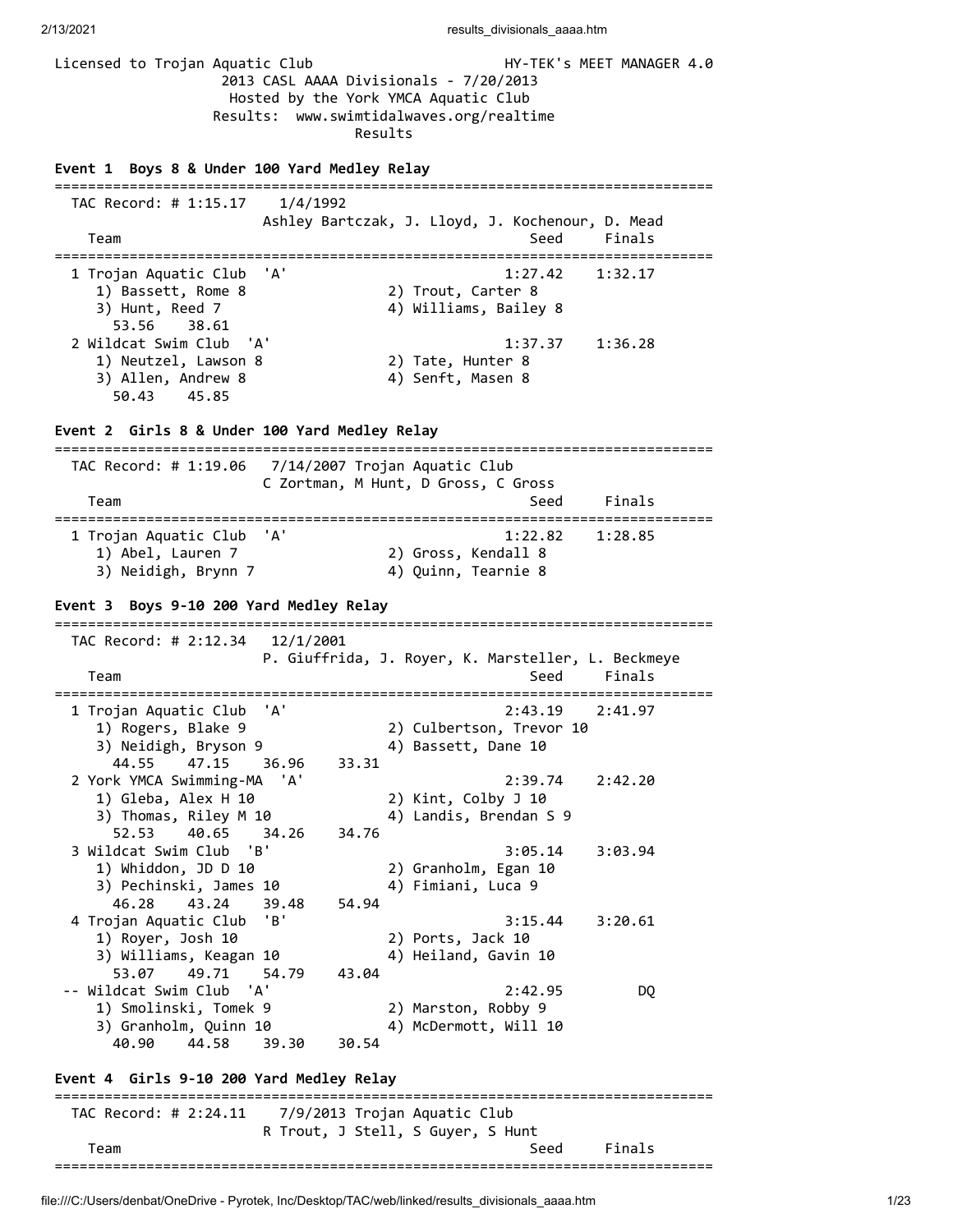| 1 Wildcat Swim Club<br>'A'<br>1) Ohl, Sydney 9<br>3) Welker, Sydney 10<br>39.28 44.00<br>34.83<br>2 York YMCA Swimming-MA 'A' | 34.21        | 2:36.13<br>2) Woods, Jianna 9<br>4) Brockway, Langley 9<br>2:39.51 | 2:32.32<br>2:38.38  |
|-------------------------------------------------------------------------------------------------------------------------------|--------------|--------------------------------------------------------------------|---------------------|
| 1) Elder, Kate G 9<br>3) Ulmer, Sydney A 9<br>40.27<br>46.96<br>34.99                                                         | 36.16        | 2) Kapp, Christine 0 9<br>4) Hilty, Alexa K 9                      |                     |
| 3 Wildcat Swim Club<br>'B'<br>1) Stiles, Brannigan 9<br>3) Kramer, Myckenzie 10<br>54.39                                      | 39.71        | 3:13.77<br>2) Miller, Kristen 10<br>4) Miller, Hannah 10           | 3:16.37             |
| Event 5 Boys 11-12 200 Yard Medley Relay                                                                                      |              | =============================                                      |                     |
| TAC Record: # 1:59.99<br>6/20/1987                                                                                            |              | Z. Gipson, G. Gipson, A. Lutz, A. Guyer                            |                     |
| Team                                                                                                                          |              | Seed                                                               | Finals<br>========= |
| 1 Trojan Aquatic Club 'A'<br>1) Zortman, CJ 11<br>3) Rogers, Charles 11<br>38.36<br>35.26<br>37.13                            | 28.93        | 2:21.01<br>2) Peters, Matthew 11<br>4) Lonergan, Devon 12          | 2:19.68             |
| Event 6 Girls 11-12 200 Yard Medley Relay                                                                                     |              |                                                                    |                     |
| TAC Record: # 2:06.21 $2/2/2013$                                                                                              |              |                                                                    |                     |
| Team                                                                                                                          |              | M. Abel, K. Hunt, R. Stein, K. Walker<br>Seed                      | Finals              |
| 1 Northern York Aquatic Club-MA<br>1) Luft, Katie M 12<br>3) Boyce, Katelyn M 12<br>35.29<br>30.08<br>34.57                   | 'A'<br>27.83 | 2:06.11<br>2) Andrews, Nicole C 12<br>4) Maher, Shannan N 12       | 2:07.77             |
| 2 Wildcat Swim Club<br>'A'<br>1) Jacobson, Kelsey 12<br>3) Hoover, Sydney 12<br>37.90<br>34.64<br>29.55                       | 26.74        | 2:10.30<br>2) Whiddon, Olivia 12<br>4) Merrifield, Morgan 12       | 2:08.83             |
| 3 Trojan Aquatic Club 'A'<br>1) Abel, Maddy 12<br>3) Stein, Rachel 12<br>33.02<br>36.20<br>30.02                              | 34.57        | 2:14.15<br>2) Hunt, Katie 12<br>4) Quinn, Mattison 11              | 2:13.81             |
| 4 Wildcat Swim Club<br>'B'<br>1) Granholm, Kelley 12<br>3) Sharp, Hailey 12<br>35.80<br>35.91<br>38.08                        | 29.02        | 2:19.22<br>2) Marston, Araby 11<br>4) McDermott, Maddie 11         | 2:18.81             |
| Event 7 Boys 13-14 200 Yard Medley Relay                                                                                      |              |                                                                    |                     |
| TAC Record: # 1:46.07<br>8/2/1989                                                                                             |              |                                                                    |                     |
| Team                                                                                                                          |              | A. Guyer, Z. Gipson, A. Lutz, G. Gipson<br>Seed                    | Finals              |
| 1 Wildcat Swim Club<br>'A'<br>1) Brockway, Logan 13<br>3) Stoner, Jake 14<br>28.81<br>30.32<br>26.58                          | 26.49        | 1:52.24<br>2) Wertz, Grant 13<br>4) Jacobson, Patrick 14           | 1:52.20             |
| 2 Trojan Aquatic Club<br>'A'<br>1) Patterson, Alex 13<br>3) Golden, Trent 14<br>38.51<br>32.87<br>31.90                       | 28.00        | 2:10.52<br>2) Alwine-Frank, Raven 13<br>4) Kowalewski, Carter 13   | 2:11.28             |
| 3 Trojan Aquatic Club<br>'B'<br>1) Bassett, Tate 13<br>3) Orndorff, Seth 14<br>37.22<br>43.85<br>36.04                        | 41.99        | 2:49.70<br>2) Mummert, Wesley 14<br>4) Coleman, Kaden 13           | 2:39.10             |

file:///C:/Users/denbat/OneDrive - Pyrotek, Inc/Desktop/TAC/web/linked/results\_divisionals\_aaaa.htm 2/23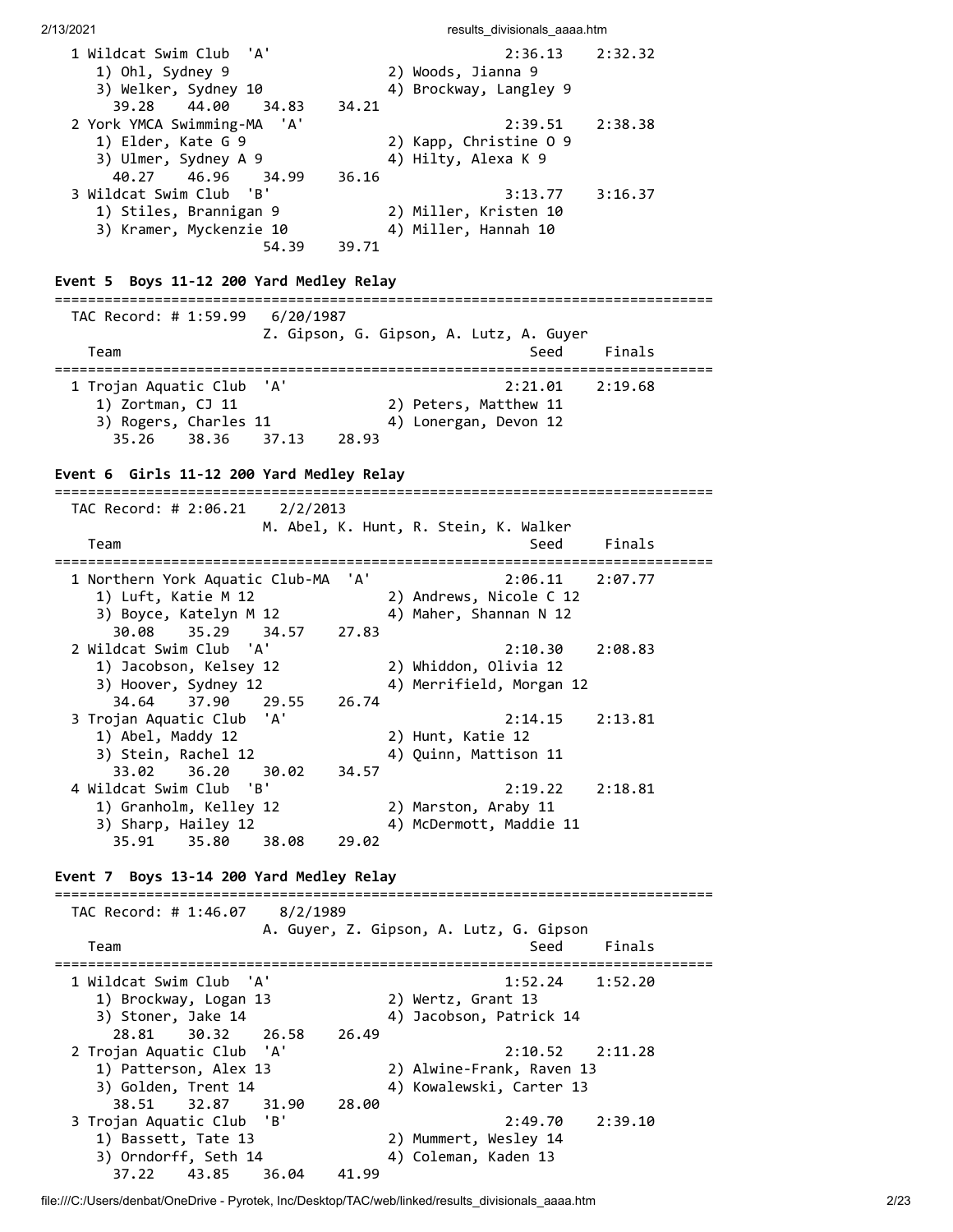**Event 8 Girls 13-14 200 Yard Medley Relay**

| TAC Record: # 1:59.47<br>7/1/1987                                                                                                                               | J. Mroziak, N. Lehman, P. Smith, J. Kahn                               |
|-----------------------------------------------------------------------------------------------------------------------------------------------------------------|------------------------------------------------------------------------|
| Team                                                                                                                                                            | Seed<br>Finals                                                         |
| 1 Northern York Aquatic Club-MA<br>'A'<br>1) MacDougall, Larissa M 14<br>3) Luft, Rebecca E 14<br>36.40<br>31.28<br>25.84<br>26.51                              | 2:01.11<br>2:00.03<br>2) Eby, Rachel M 14<br>4) Sekerak, Cassie R 14   |
| 2 Wildcat Swim Club 'A'<br>1) Urbaniak, Emily 14<br>3) O'Rourke, Lindsay 13<br>27.30<br>32.51<br>33.82<br>29.95                                                 | 2:04.56<br>2:03.58<br>2) Woods, Jena 14<br>4) McDermott, Abigail 13    |
| $^{\prime}$ B'<br>3 Wildcat Swim Club<br>1) Pechinski, Ashley 14<br>3) Wise, Isabella 13<br>32.56 38.69<br>28.96<br>31.46                                       | 2:12.95<br>2:11.67<br>2) Park, Katelyn 14<br>4) Sharp, Taylor 14       |
| 4 Trojan Aquatic Club 'A'<br>1) Bowen, Alexis 13<br>3) Zortman, Cara Sue 14<br>36.28<br>35.15<br>32.55<br>30.36<br>Event 9 Boys 15 & Over 200 Yard Medley Relay | 2:12.10<br>2:14.34<br>2) Walker, Keelie 13<br>4) Strickler, Sydnee 13  |
|                                                                                                                                                                 |                                                                        |
| TAC Record: # 1:43.23 7/23/1997                                                                                                                                 |                                                                        |
| Team                                                                                                                                                            | J, Estlack, B. Platt, M. Shorb, J. Starner<br>Seed<br>Finals           |
| 'A'<br>1 Northern York Aquatic Club-MA<br>1) Handley, Liam J 16<br>3) Brenneman, Jack C 17<br>25.56<br>27.28 23.35<br>22.20                                     | 1:41.88<br>1:38.39<br>2) Hallett, Shane E 18<br>4) Wenner, Seth R 17   |
| 2 Wildcat Swim Club<br>'A'<br>1) Brockway, Noah 16<br>3) Stauffer, Corey 17<br>25.94<br>28.87<br>24.12<br>23.31                                                 | 1:44.48<br>1:42.24<br>2) Tate, Mason 17<br>4) Boyer, DJ J 16           |
| 'B'<br>-- Northern York Aquatic Club-MA<br>1) Jenkins, Jacob L 17<br>3) Stewart, Nate R 18                                                                      | 1:44.11<br><b>DQ</b><br>2) Grim, Jordan M 17<br>4) Carroll, Bryce W 16 |
| 28.30<br>28.68<br>25.39<br>23.59                                                                                                                                |                                                                        |

 TAC Record: # 1:53.59 8/2/1989 J. Mroziak, N. Lehman, P. Smith, J. Klein Team Seed Finals =============================================================================== 1 Northern York Aquatic Club-MA 'A' 1:55.97 1:57.39 1) Archuleta, Sydney A 16 2) Strine, Jenn A 15 3) Jenkins, Emily E 16 4) Miller, Katelyn E 17 30.81 32.06 28.73 25.79 2 Wildcat Swim Club 'A' 2:03.14 1:58.50 1) Hess, Anna 16 2) Marston, Ella 15 3) Gonzalez, Mikaelie 15 (4) Wise, Erica 15 30.00 34.99 27.92 25.59 **Event 11 Boys 9-10 100 Yard IM** =============================================================================== TAC Record: # 1:12.93 2/3/2002 Kevin Marsteller Name **Age Team** Seed Finals =============================================================================== 1 Chenot, Nolan 10 CSC 1:23.68 1:22.17 38.96 43.21

file:///C:/Users/denbat/OneDrive - Pyrotek, Inc/Desktop/TAC/web/linked/results\_divisionals\_aaaa.htm 3/23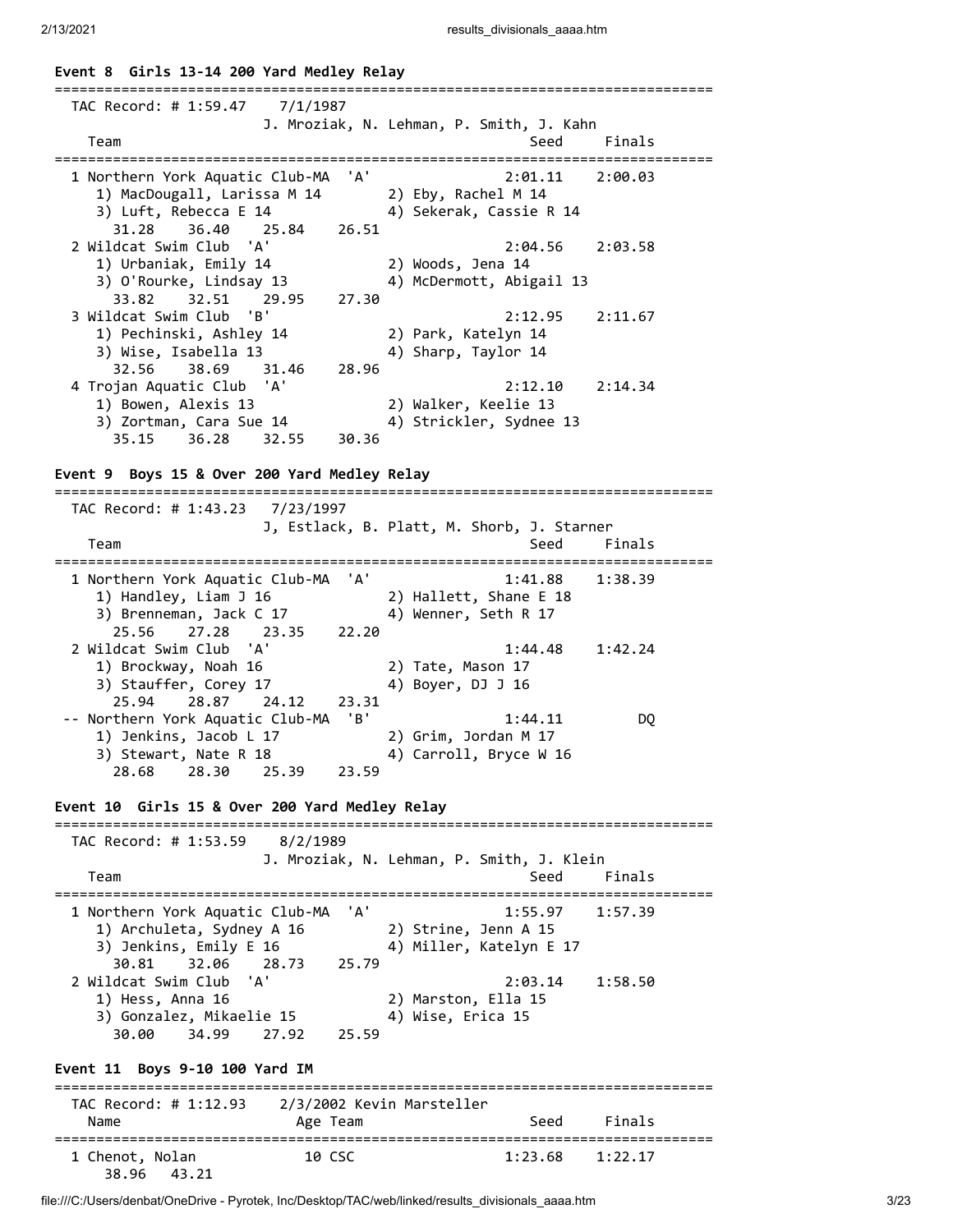| 2 Boyce, Ryan A    | 10 NYAC-MA | 1:22.96 | 1:24.70 |
|--------------------|------------|---------|---------|
| 38.99 45.71        |            |         |         |
| 3 So, Ian J        | 9 NYAC-MA  | 1:26.60 | 1:25.04 |
| 39.03 46.01        |            |         |         |
| 4 Williams, Keagan | 10 TAC     | 1:42.29 | 1:47.48 |
| 49.91 57.57        |            |         |         |

### **Event 12 Girls 9-10 100 Yard IM**

| TAC Record: # 1:14.10<br>Name    | 6/29/2002 Julia Kucherich<br>Age Team | Seed    | Finals  |  |
|----------------------------------|---------------------------------------|---------|---------|--|
| 1 Trout, Riley E<br>35.50 41.49  | 10 TAC                                | 1:16.93 | 1:16.99 |  |
| 2 Guyer, Sophia<br>35.79 43.97   | 10 TAC                                | 1:19.58 | 1:19.76 |  |
| 3 Lonergan, Megan<br>39.97 49.51 | 9 TAC                                 | 1:30.24 | 1:29.48 |  |
| 4 Bowen, Abigail<br>45.21 56.25  | 9 CSC                                 | 1:48.05 | 1:41.46 |  |

### **Event 13 Boys 11-12 100 Yard IM**

=============================================================================== TAC Record: # 1:02.47 7/29/1987 Zack Gipson

| Name                                  | TAC RECOLU. # 1.02.47 7729/1907 LACK 0103011<br>Age Team | Seed    | Finals  |  |
|---------------------------------------|----------------------------------------------------------|---------|---------|--|
| 1 Wise, William<br>33.48 38.56        | 12 WSC                                                   | 1:12.76 | 1:12.04 |  |
| 2 Hammer, Kevin<br>32.46 40.33        | 12 CSC                                                   | 1:13.61 | 1:12.79 |  |
| 3 Dunnigan, Joel<br>36.02 39.81       | 11 WSC                                                   | 1:19.35 | 1:15.83 |  |
| 4 Spencer, Noah B<br>35.40 43.89      | 11 NYAC-MA                                               | 1:16.42 | 1:19.29 |  |
| 5 Kandala, Aditya V<br>40.53<br>44.10 | 12 York Y-MA                                             | 1:24.97 | 1:24.63 |  |

### **Event 14 Girls 11-12 100 Yard IM**

===============================================================================

| Name                                 | TAC Record: # 1:08.29    6/13/2013 Rachel Stein, TAC<br>Age Team |                     | Seed Finals |  |
|--------------------------------------|------------------------------------------------------------------|---------------------|-------------|--|
|                                      |                                                                  |                     |             |  |
| 1 Luft, Katie M<br>30.18 37.37       | 12 NYAC-MA                                                       | $1:04.90$ $1:07.55$ |             |  |
| 2 Hoover, Sydney<br>31.74 37.10      | 12 WSC                                                           | 1:09.78             | 1:08.84     |  |
| 3 Maher, Shannan N<br>35.35 37.02    | 12 NYAC-MA                                                       | 1:10.91             | 1:12.37     |  |
| 4 Tate, Meg<br>35.09 37.87           | 11 CSC                                                           | 1:13.47             | 1:12.96     |  |
| 5 Abel, Maddy<br>33.56 41.46         | 12 TAC                                                           | 1:14.53             | 1:15.02     |  |
| 6 Singh, Srishti<br>34.50 40.57      | 12 York Y-MA                                                     | 1:15.40             | 1:15.07     |  |
| 7 Whiddon, Olivia<br>34.90 40.18     | 12 WSC                                                           | 1:14.13             | 1:15.08     |  |
| 8 Boyce, Katelyn M<br>36.06 40.02    | 12 NYAC-MA                                                       | 1:15.16             | 1:16.08     |  |
| 9 McMurray, Jessie L<br>36.19 42.68  | 11 York Y-MA                                                     | 1:17.36             | 1:18.87     |  |
| 10 Yoon, Dahna<br>40.36 44.31        | 11 NYAC-MA                                                       | 1:22.62             | 1:24.67     |  |
| 11 Quinn, Mattison<br>47.18<br>41.76 | 11 TAC                                                           | 1:26.14             | 1:28.94     |  |
| 12 Barlow, Paige                     | 11 WSC                                                           | 1:34.01             | 1:29.45     |  |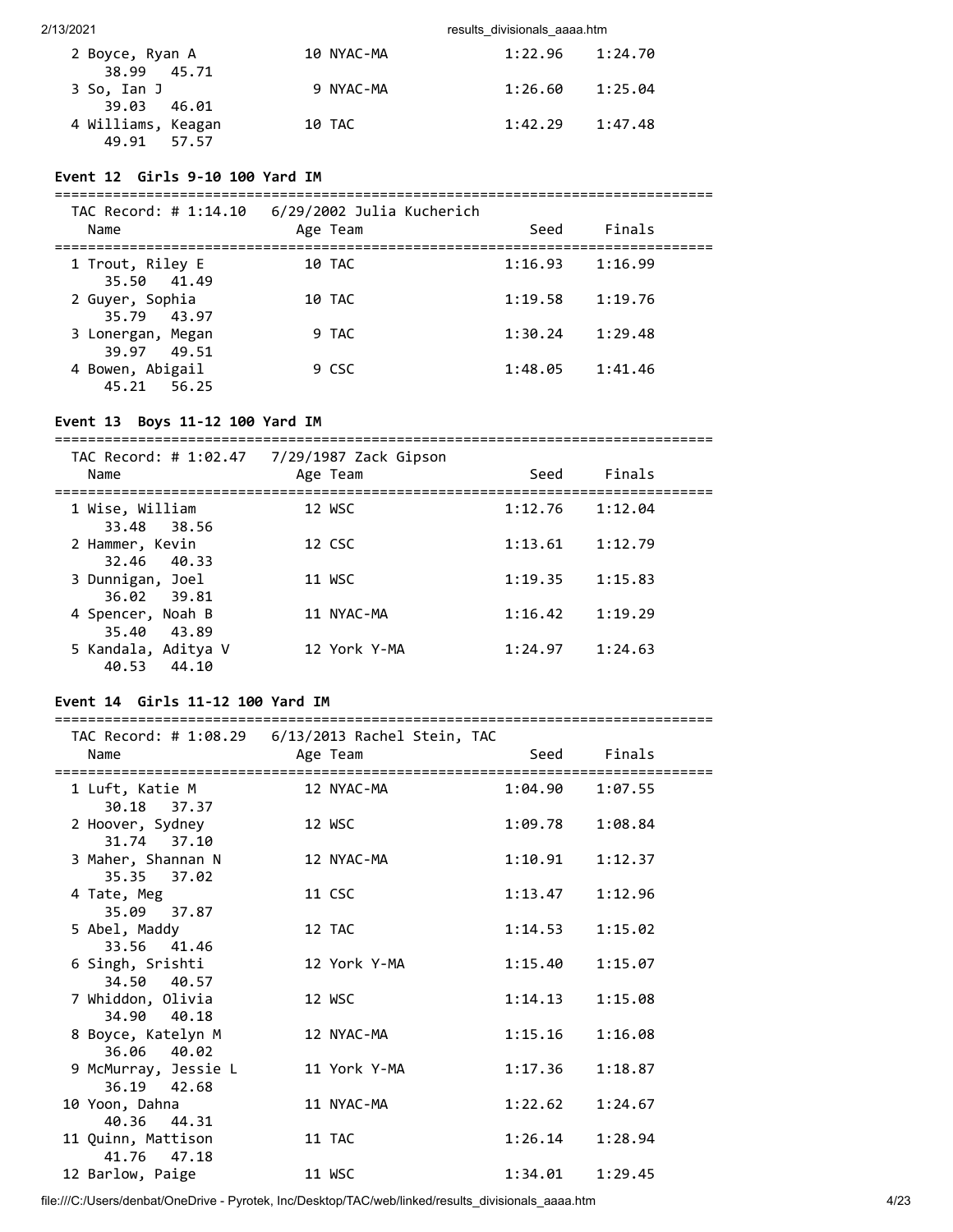| 41.36 48.09       |        |                     |  |
|-------------------|--------|---------------------|--|
| 13 Bowen, Allison | 11 CSC | $1:29.05$ $1:30.46$ |  |
| 40.36 50.10       |        |                     |  |

#### **Event 15 Boys 13-14 100 Yard IM**

| Name                              | TAC Record: # 58.10 $7/22/1989$ Zach Gipson<br>Age Team | Seed    | Finals  |  |
|-----------------------------------|---------------------------------------------------------|---------|---------|--|
| 1 Webber, Billy T<br>30.57 34.74  | 14 NYAC-MA                                              | 1:06.60 | 1:05.31 |  |
| 2 Ferg, Andrew S<br>30.81 35.03   | 13 York Y-MA                                            | 1:07.19 | 1:05.84 |  |
| 3 Spencer, Ethan T<br>31.52 35.46 | 14 NYAC-MA                                              | 1:06.82 | 1:06.98 |  |
| 4 Fiorentino, Max<br>32.92 36.09  | 14 CSC                                                  | 1:12.14 | 1:09.01 |  |
| 5 Chen, Matthew<br>31.94 37.32    | 14 York Y-MA                                            | 1:10.03 | 1:09.26 |  |
| 6 Golden, Trent<br>35.95<br>34.99 | 14 TAC                                                  | 1:11.98 | 1:10.94 |  |

#### **Event 16 Girls 13-14 100 Yard IM**

=============================================================================== TAC Record: # 1:01.98 6/20/1987 Nikki Lehman Name Age Team Seed Finals =============================================================================== 1 MacDougall, Larissa M 14 NYAC-MA 1:09.06 1:10.80 31.45 39.35 2 Gochnauer, Morgan 14 TAC 1:13.69 1:15.85 35.58 40.27 3 Reed, Alison L 13 NYAC-MA 1:16.85 1:17.72 35.25 42.47 4 DeStefano, Kaitlyn 13 WSC 1:19.31 1:19.33 34.38 44.95 5 Matis, Kaylyn 13 CSC 1:17.75 1:19.52 37.18 42.34

### **Event 17 Boys 15 & Over 100 Yard IM**

#### ===============================================================================

| Name                              | TAC Record: # 56.46 7/14/1990 Zach Gipson<br>Age Team | Seed    | Finals  |  |
|-----------------------------------|-------------------------------------------------------|---------|---------|--|
| 1 Johnston, Ben M<br>26.15 30.87  | 16 NYAC-MA                                            | 56.38   | 57.02   |  |
| 2 Hallett, Shane E<br>27.68 29.70 | 18 NYAC-MA                                            | 1:02.11 | 57.38   |  |
| 3 Bukoski, Alex<br>27.00 31.56    | 16 TAC                                                | 59.75   | 58.56   |  |
| 4 Haley, Ben M<br>27.59 32.08     | 17 NYAC-MA                                            | 1:00.80 | 59.67   |  |
| 5 Carroll, Bryce W<br>28.03 31.76 | 16 NYAC-MA                                            | 1:03.00 | 59.79   |  |
| 6 Landis, Greg N<br>31.42 36.54   | 15 NYAC-MA                                            | 1:12.18 | 1:07.96 |  |

### **Event 18 Girls 15 & Over 100 Yard IM**

| TAC Record: # 1:02.62<br>Name     | 8/2/1989 Julie Mroziak<br>Age Team | Seed    | Finals  |  |
|-----------------------------------|------------------------------------|---------|---------|--|
| 1 Jenkins, Emily E<br>29.35 34.35 | 16 NYAC-MA                         | 1:03.95 | 1:03.70 |  |
| 2 Hess, Anna<br>29.88<br>36.01    | 16 WSC                             | 1:05.85 | 1:05.89 |  |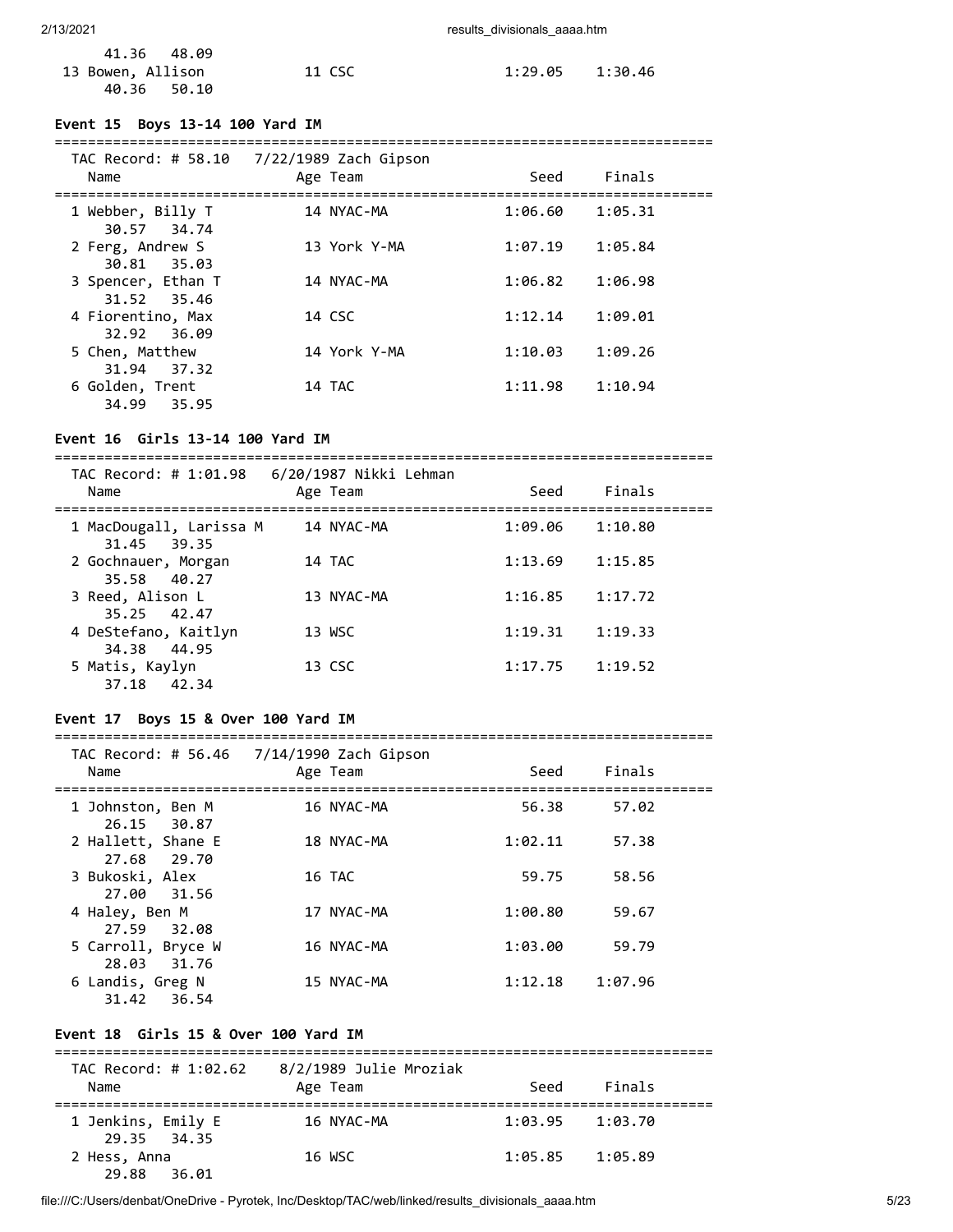| 3 Strine, Jenn A<br>31.76 35.08                          | 15 NYAC-MA   | 1:07.11 | 1:06.84 |
|----------------------------------------------------------|--------------|---------|---------|
| 4 Vaughn, Haley R<br>30.84 36.79                         | 17 NYAC-MA   | 1:06.72 | 1:07.63 |
| 5 Damon, Savannah L<br>31.85 36.16                       | 16 York Y-MA | 1:08.96 | 1:08.01 |
| 6 Randolph, Julia<br>31.93 37.50                         | 16 WSC       | 1:09.71 | 1:09.43 |
| 7 Mowrey, Kate M<br>33.84 36.36                          | 15 NYAC-MA   | 1:09.88 | 1:10.20 |
| 8 Brown, Rebekah                                         | 15 WSC       | 1:09.70 | 1:10.53 |
| 31.72 38.81<br>9 Strahosky, Kelly                        | 17 CSC       | 1:10.20 | 1:12.25 |
| 38.30<br>33.95<br>10 Smith, Carsyn                       | 15 TAC       | 1:12.69 | 1:14.98 |
| 42.09<br>32.89<br>11 Copenheaver, Kirstin<br>35.73 43.12 | 15 TAC       | 1:19.31 | 1:18.85 |

### **Event 19 Boys 8 & Under 25 Yard Freestyle**

=============================================================================== TAC Record: # 15.22 6/19/2004 Spenser Strickler Name **Age Team** Age Team Seed Finals =============================================================================== 1 Stoner, Sam R 8 York Y-MA 15.25 15.13 2 Wang, Ethan 8 York Y-MA 15.55 15.72 3 Shank, Louis 8 CSC 16.62 16.18 4 Hunt, Reed 7 TAC 16.88 16.49 5 Yoon, Sondo 8 NYAC-MA 18.01 18.32 6 Williams, Bailey 8 TAC 16.54 19.46 7 Bassett, Rome 8 TAC 18.95 20.13 8 Kimmel, Andrew 8 CSC 24.19 20.39 9 Merrifield, Nicholas 7 WSC 23.09 20.81 10 Goldstein, Braydon 7 TAC 19.92 21.15 11 Bartoli, Anthony 8 CSC 24.55 21.50 12 Stiles, Cooper 8 WSC 22.35 23.76 13 Heiland, Aydan 8 TAC 31.40 24.90 14 Senft, Masen 8 WSC 21.78 25.79 15 Trout, Carter 8 TAC 27.37 27.64 14 Senft, Masen 8 WSC 21.78 25.79<br>15 Trout, Carter 8 TAC 27.37 27.64<br>16 Bell, Eli 6 CSC 29.45 27.88 17 Coover, Waytt 5 CSC 29.08 29.58

### **Event 20 Girls 8 & Under 25 Yard Freestyle**

#### ===============================================================================  $T = \frac{1}{2}$   $\frac{1}{2}$   $\frac{1}{2}$   $\frac{1}{2}$   $\frac{1}{2}$   $\frac{1}{2}$   $\frac{1}{2}$   $\frac{1}{2}$   $\frac{1}{2}$   $\frac{1}{2}$   $\frac{1}{2}$   $\frac{1}{2}$   $\frac{1}{2}$   $\frac{1}{2}$   $\frac{1}{2}$   $\frac{1}{2}$   $\frac{1}{2}$   $\frac{1}{2}$   $\frac{1}{2}$   $\frac{1}{2}$   $\frac{1}{2}$   $\frac{1}{2}$

| Name                             | Age Team  | Seed  | Finals |  |
|----------------------------------|-----------|-------|--------|--|
|                                  |           |       |        |  |
| 1 Harnish, Meaghan K 8 York Y-MA |           | 16.14 | 16.34  |  |
| 2 So, Alicia G                   | 7 NYAC-MA | 16.52 | 16.38  |  |
| 3 Gross, Kendall                 | 8 TAC     | 16.70 | 16.53  |  |
| 4 Lippert, Catherine             | 8 CSC     | 17.66 | 16.86  |  |
| 5 O'Rourke, Katie                | 8 WSC     | 17.26 | 17.23  |  |
| 6 Quinn, Tearnie                 | 8 TAC     | 18.54 | 19.31  |  |
| 7 Clements, Calyn                | 7 CSC     | 20.18 | 19.70  |  |
| 8 Abel, Lauren                   | 7 TAC     | 19.53 | 20.63  |  |
| 9 Delgado, Olivia                | 7 TAC     | 23.31 | 21.37  |  |
| 10 Paul, McKenna                 | 6 CSC     | 23.36 | 22.84  |  |
| 11 Cathell, Ann                  | 8 WSC     | 24.00 | 23.19  |  |
| 12 Coldren, Katelyn              | 8 CSC     | 22.20 | 23.46  |  |
| 13 Navarro, Isabella             | 6 WSC     | 23.74 | 24.14  |  |
| 14 Englerth, Lena                | 7 TAC     | 23.64 | 24.21  |  |
| 15 Boswell, Elena                | 8 CSC     | 24.61 | 24.24  |  |
| 16 Caltagirone, Sophia           | 8 WSC     | 28.25 | 25.80  |  |
| 17 Thumma, Anna                  | 7 CSC     | 31.66 | 26.75  |  |
| 18 Deitch, Rachel N              | 6 WSC     | 29.01 | 28.69  |  |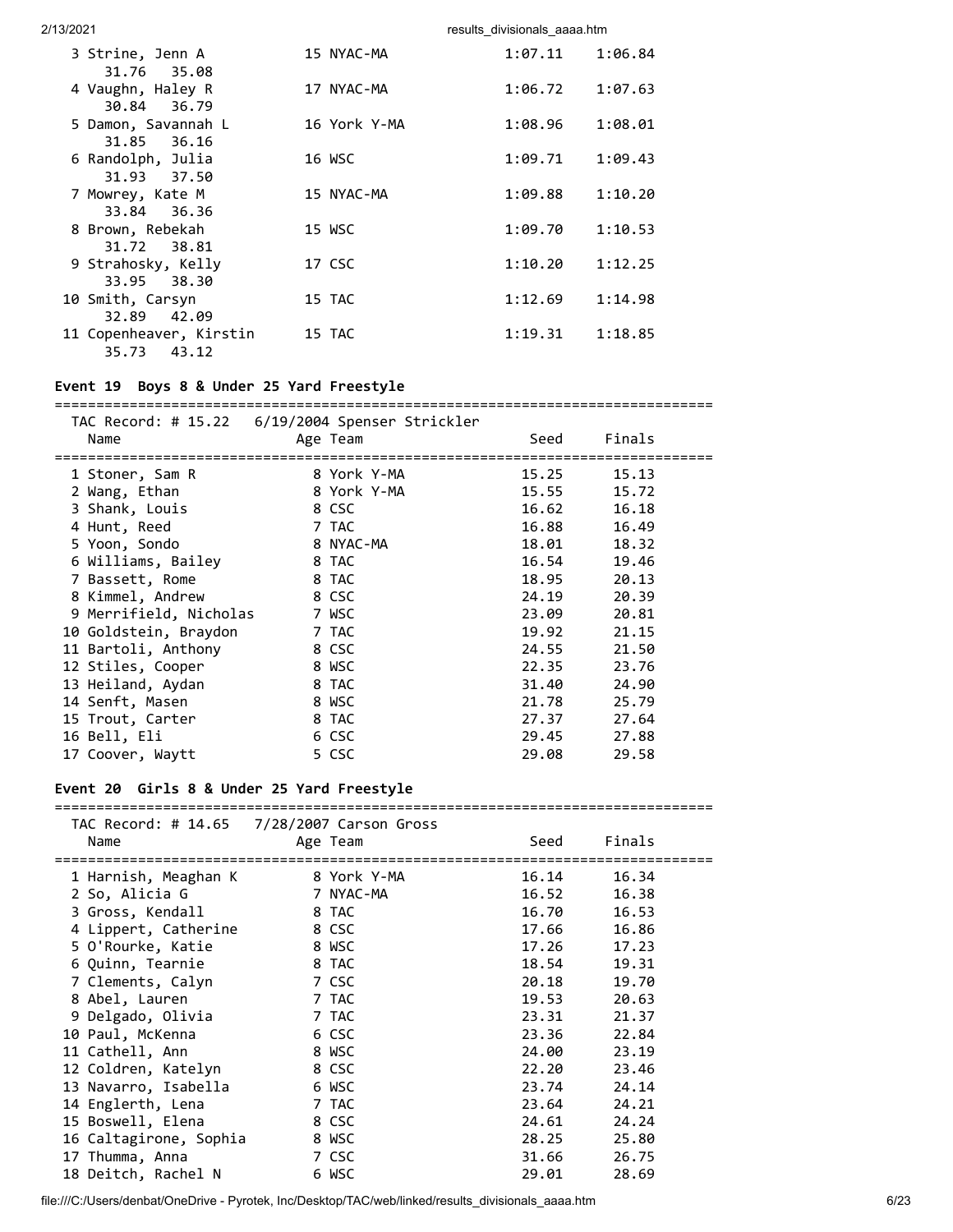| 19 Fickett, Emma R | 6 NYAC-MA | 32.65 | 31.46 |
|--------------------|-----------|-------|-------|
| 20 McHenry, Izzy   | 6 WSC     | 38.31 | 37.92 |
| 21 McHenry, Amelia | 6 WSC     | 37.07 | 40.97 |

### **Event 21 Boys 9-10 50 Yard Freestyle**

#### ===============================================================================

| Name | TAC Record: # 29.58   1/12/2002 Kevin Marsteller | Age Team     | Seed    | Finals  |  |
|------|--------------------------------------------------|--------------|---------|---------|--|
|      |                                                  |              |         |         |  |
|      | 1 Young, Dylan                                   | 9 CSC        | 31.82   | 32.32   |  |
|      | 2 Bassett, Dane                                  | 10 TAC       | 34.11   | 33.60   |  |
|      | 3 Smolinski, Tomek                               | 9 WSC        | 33.96   | 33.83   |  |
|      | 4 Kint, Colby J                                  | 10 York Y-MA | 31.65   | 33.97   |  |
|      | 5 Clarke, Ben W                                  | 10 NYAC-MA   | 35.00   | 34.60   |  |
|      | 6 Paul, Brayden                                  | 10 CSC       | 37.26   | 36.27   |  |
|      | 7 Landis, Brendan S                              | 9 York Y-MA  | 36.41   | 36.56   |  |
|      | 8 Warren, Nicholas                               | 9 CSC        | 38.82   | 37.95   |  |
|      | 9 Doupe, Noah                                    | 9 CSC        | 37.91   | 39.24   |  |
|      | 10 Madio, Benjamin                               | 10 CSC       | 38.23   | 39.58   |  |
|      | 11 Willett, Collin                               | 10 WSC       | 46.95   | 43.15   |  |
|      | 12 Stum, Ian                                     | 9 CSC        | 48.04   | 44.19   |  |
|      | 13 Metheny, Christopher                          | 10 WSC       | 54.33   | 49.55   |  |
|      | 14 Kimmel, Ryan                                  | 10 CSC       | 47.75   | 50.16   |  |
|      | 15 Miller, Patrick                               | 9 CSC        | 1:09.24 | 1:05.85 |  |

### **Event 22 Girls 9-10 50 Yard Freestyle**

===============================================================================

| Name                   | TAC Record: # 29.76 1/24/2009 Carson Gross<br>Age Team | Seed  | Finals |  |
|------------------------|--------------------------------------------------------|-------|--------|--|
| 1 Bell, Rachel         | 10 CSC                                                 | 30.62 | 30.20  |  |
| 2 Stell, Julia         | 10 TAC                                                 | 31.15 | 30.53  |  |
| 3 Hunt, Savannah       | 9 TAC                                                  | 32.64 | 33.52  |  |
| 4 Brockway, Langley    | 9 WSC                                                  | 33.36 | 34.81  |  |
| 5 Lonergan, Megan      | 9 TAC                                                  | 33.63 | 34.84  |  |
| 6 Kapp, Christine O    | 9 York Y-MA                                            | 34.33 | 34.92  |  |
| 7 MacNamara, Sienna    | 9 CSC                                                  | 35.75 | 36.87  |  |
| 8 Miller, Kristen      | 10 WSC                                                 | 38.92 | 36.95  |  |
| 9 Yang, Rebecca T      | 9 York Y-MA                                            | 36.82 | 38.03  |  |
| 10 Laux, Laura V       | 10 York Y-MA                                           | 37.90 | 39.01  |  |
| 11 Bowen, Carly        | 9 TAC                                                  | 40.86 | 39.62  |  |
| 12 Sprankle, Ella      | 9 TAC                                                  | 40.02 | 40.28  |  |
| 13 McHenry, Sophia     | 9 WSC                                                  | 45.81 | 42.05  |  |
| 14 Bowen, Abigail      | 9 CSC                                                  | 41.32 | 43.47  |  |
| 15 Collins, Jillian    | 9 CSC                                                  | 41.69 | 44.19  |  |
| 16 Sharp, Samantha     | 9 CSC                                                  | 48.99 | 48.75  |  |
| 17 Arcieri, Mia        | 10 WSC                                                 | 45.35 | 49.34  |  |
| 18 Cunningham, Georgia | 9 WSC                                                  | 59.62 | 49.44  |  |
| 19 Thumma, Alex        | 9 CSC                                                  | 49.84 | 50.23  |  |

### **Event 23 Boys 11-12 50 Yard Freestyle**

| Name                     | TAC Record: # $24.46$ 6/20/1987 Greg Gipson<br>Age Team | Seed  | Finals |  |
|--------------------------|---------------------------------------------------------|-------|--------|--|
| 1 Wise, William          | 12 WSC                                                  | 28.14 | 27.43  |  |
| 2 Bell, Isaiah           | 12 CSC                                                  | 27.44 | 27.55  |  |
| 3 Smolinski, Jasin       | 12 WSC                                                  | 29.46 | 29.81  |  |
| 4 Furlong, Christopher R | 11 NYAC-MA                                              | 31.19 | 31.25  |  |
| 5 Boswell, Jackson       | 12 CSC                                                  | 32.33 | 31.50  |  |
| 6 Chavey, Zach L         | 12 NYAC-MA                                              | 34.52 | 32.41  |  |
| 7 Heeb, Will             | 11 CSC                                                  | 35.23 | 35.79  |  |
| 8 Sharp, AJ              | 12 CSC                                                  | 33.96 | 36.83  |  |
| 9 Cogan, Bayly J         | 12 York Y-MA                                            | 36.48 | 37.01  |  |
| -- McFadden, Logan C     | 11 York Y-MA                                            | 33.49 | DO     |  |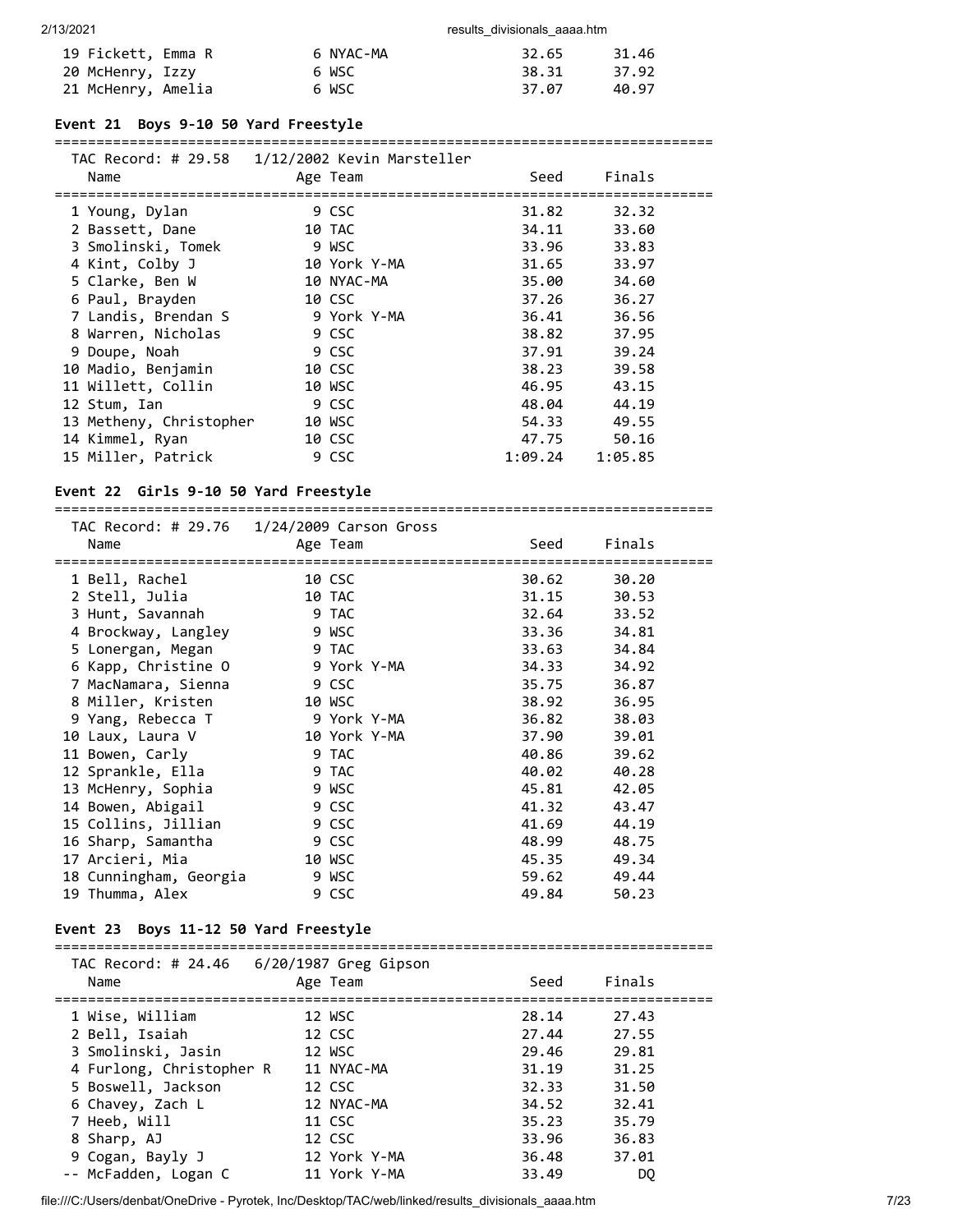### **Event 24 Girls 11-12 50 Yard Freestyle**

|                       | TAC Record: # 26.30  1/24/1987 Whitney Peach |                                                                                                                                                                                                                                |        |
|-----------------------|----------------------------------------------|--------------------------------------------------------------------------------------------------------------------------------------------------------------------------------------------------------------------------------|--------|
| Name                  | Age Team                                     | Seed                                                                                                                                                                                                                           | Finals |
|                       |                                              |                                                                                                                                                                                                                                |        |
| 1 Lippert, Grace      | 12 CSC                                       | 27.13                                                                                                                                                                                                                          | 27.10  |
| 2 Merrifield, Morgan  | 12 WSC                                       | 27.15                                                                                                                                                                                                                          | 27.16  |
| 3 Tate, Meg           | 11 CSC                                       | 28.61                                                                                                                                                                                                                          | 28.38  |
| 4 Young, Sierra       | 12 CSC                                       | 28.71                                                                                                                                                                                                                          | 28.86  |
| 5 Andrews, Nicole C   | 12 NYAC-MA                                   | 28.18                                                                                                                                                                                                                          | 28.95  |
| 6 Laux, Claire G      | 12 York Y-MA                                 | 29.32                                                                                                                                                                                                                          | 29.56  |
| 7 McMurray, Jessie L  | 11 York Y-MA                                 | 30.42                                                                                                                                                                                                                          | 29.94  |
| 8 Lebo, Meg           | 12 CSC                                       | 30.49                                                                                                                                                                                                                          | 30.55  |
| 9 Landis, Carter B    | 12 York Y-MA                                 | 31.83                                                                                                                                                                                                                          | 31.73  |
| 10 Landis, Ellie M    | 11 NYAC-MA                                   | 30.09                                                                                                                                                                                                                          | 32.39  |
| 11 Brockway, Emerson  | 11 WSC                                       | 32.89                                                                                                                                                                                                                          | 32.68  |
| 12 MacNamara, Delaney | 11 CSC                                       | 32.33                                                                                                                                                                                                                          | 32.93  |
| 13 Sayyed, Nia S      | 11 York Y-MA                                 | NT FOR THE STATE OF THE STATE OF THE STATE OF THE STATE OF THE STATE OF THE STATE OF THE STATE OF THE STATE OF THE STATE OF THE STATE OF THE STATE OF THE STATE OF THE STATE OF THE STATE OF THE STATE OF THE STATE OF THE STA | 34.10  |
| 14 Bowen, Allison     | 11 CSC                                       | 34.95                                                                                                                                                                                                                          | 34.67  |
| 15 Lawton, Hannah M   | 12 York Y-MA                                 | 34.99                                                                                                                                                                                                                          | 35.62  |
| 16 Russo, Freddie     | 11 TAC                                       | 34.91                                                                                                                                                                                                                          | 36.21  |
| 17 Nicholson, Sophie  | 11 TAC                                       | 37.55                                                                                                                                                                                                                          | 36.64  |
| 18 Barlow, Paige      | 11 WSC                                       | 34.55                                                                                                                                                                                                                          | 36.71  |
| 19 Sachar, India      | 11 TAC                                       | 38.25                                                                                                                                                                                                                          | 36.79  |
| 20 Clarke, Kristen F  | 11 York Y-MA                                 | 35.88                                                                                                                                                                                                                          | 39.40  |
| 21 Simpson, Jocelyn   | 11 WSC                                       | 43.32                                                                                                                                                                                                                          | 40.45  |
| 22 Myers, Taylar      | 11 WSC                                       | 46.06                                                                                                                                                                                                                          | 47.39  |

### **Event 25 Boys 13-14 50 Yard Freestyle**

#### =============================================================================== TAC Record: # 22.16 3/31/1989 Zack Gipson

|                             | TAC RECOPU. # 22.10 3/31/1989 ZACK GIPSON |       |        |  |
|-----------------------------|-------------------------------------------|-------|--------|--|
| Name                        | Age Team                                  | Seed  | Finals |  |
| =========================== |                                           |       |        |  |
| 1 Chenot, Devon             | 13 CSC                                    | 24.95 | 23.92  |  |
| 2 Stoner, Jake              | 14 WSC                                    | 24.82 | 25.31  |  |
| 3 Fiorentino, Max           | 14 CSC                                    | 25.53 | 26.18  |  |
| 4 Polli, Nicholos           | 13 WSC                                    | 26.90 | 26.20  |  |
| 5 Spencer, Ethan T          | 14 NYAC-MA                                | 27.69 | 26.91  |  |
| 6 Chen, Matthew             | 14 York Y-MA                              | 27.36 | 27.46  |  |
| 7 Kowalewski, Carter        | 13 TAC                                    | 28.30 | 28.41  |  |
| 8 Orndorff, Seth            | 14 TAC                                    | 28.92 | 28.74  |  |
| 9 Bassett, Tate             | 13 TAC                                    | 29.63 | 29.42  |  |
| 10 Archuleta, TJ S          | 13 NYAC-MA                                | 31.42 | 30.14  |  |
| 11 Smith, Sean              | 13 TAC                                    | 33.68 | 32.99  |  |
| 12 Mummert, Wesley          | 14 TAC                                    | 34.55 | 33.69  |  |
| 13 Coleman, Kaden           | 13 TAC                                    | 28.45 | 41.53  |  |
|                             |                                           |       |        |  |

#### **Event 26 Girls 13-14 50 Yard Freestyle**

=============================================================================== TAC Record: # 25.19 7/29/1987 Nikki Lehman

|  | Name                         | IAC RECOLU. $\pi$ 25.15 (1/25/150) NIRRI LEHIMAH<br>Age Team | Seed  | Finals |
|--|------------------------------|--------------------------------------------------------------|-------|--------|
|  | ============================ |                                                              |       |        |
|  | 1 Luft, Rebecca E            | 14 NYAC-MA                                                   | 24.79 | 25.36  |
|  | 2 Sekerak, Cassie R          | 14 NYAC-MA                                                   | 26.29 | 25.91  |
|  | 3 Young, Elizabeth           | 14 CSC                                                       | 26.74 | 26.52  |
|  | 4 Stoner, Maddi R            | 13 York Y-MA                                                 | 26.91 | 26.74  |
|  | 5 Martin, Kylie R            | 13 York Y-MA                                                 | 27.12 | 27.32  |
|  | 6 McDermott, Abigail         | 13 WSC                                                       | 27.86 | 27.85  |
|  | 7 Young, Maddison            | 13 CSC                                                       | 28.70 | 28.51  |
|  | 8 Tate, Ellie                | 13 CSC                                                       | 29.32 | 28.56  |
|  | 9 Walker, Keelie             | 13 TAC                                                       | 27.88 | 28.63  |
|  | 10 Zortman, Cara Sue         | 14 TAC                                                       | 27.83 | 28.70  |
|  | 11 Erfle, Kate               | 14 CSC                                                       | 29.80 | 29.65  |
|  | 12 Sharp, Taylor             | 14 WSC                                                       | 29.75 | 29.94  |
|  |                              |                                                              |       |        |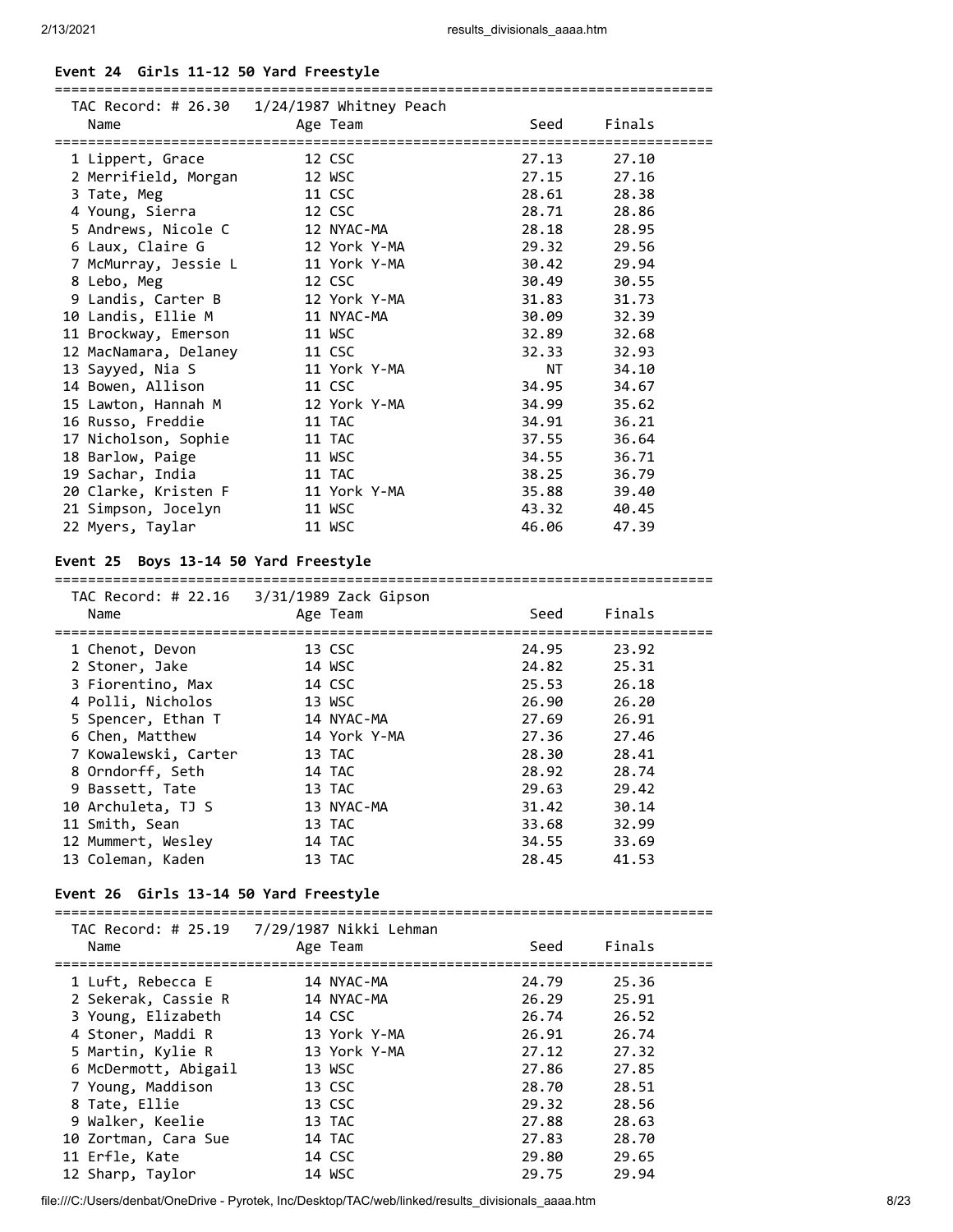| 13 Reed, Alison L       | 13 NYAC-MA | 30.10 | 30.84 |
|-------------------------|------------|-------|-------|
| 14 Holt, Allison        | 13 WSC     | 32.09 | 31.56 |
| 15 Cuffaro, Reese       | 14 WSC     | 32.64 | 32.85 |
| 16 Murphy-Zug, Gretchen | 14 CSC     | 33.41 | 33.82 |

#### **Event 27 Boys 15 & Over 50 Yard Freestyle**

#### ===============================================================================

| TAC Record: # 22.30<br>Name                      | 7/25/2009 Ben Appleby<br>Age Team | Seed  | Finals |  |
|--------------------------------------------------|-----------------------------------|-------|--------|--|
| ============================<br>1 Wenner, Seth R | 17 NYAC-MA                        | 21.70 | 22.42  |  |
| 2 Stauffer, Corey                                | 17 WSC                            | 22.70 | 22.63  |  |
| 3 Haley, Ben M                                   | 17 NYAC-MA                        | 22.79 | 23.28  |  |
| 4 Bukoski, Alex                                  | 16 TAC                            | 24.08 | 23.51  |  |
| 5 Wheat, Pete J                                  | 15 NYAC-MA                        | 25.39 | 25.43  |  |
| 6 Altom, Robert S                                | 16 York Y-MA                      | 25.13 | 25.51  |  |
| 7 Madio, Daniel                                  | 15 CSC                            | 26.04 | 25.55  |  |
| 8 Dunnigan, Patrick                              | 15 WSC                            | 26.90 | 26.54  |  |
| 9 Landis, Greg N                                 | 15 NYAC-MA                        | 26.02 | 26.87  |  |
| 10 Smith, Caleb                                  | 16 CSC                            | 28.20 | 27.51  |  |
| 11 Bui, Tim J                                    | 15 York Y-MA                      | 27.02 | 27.95  |  |
| 12 Closs, Alex                                   | 15 CSC                            | 32.07 | 31.59  |  |

### **Event 28 Girls 15 & Over 50 Yard Freestyle**

===============================================================================

| TAC Record: # 23.95 7/22/1989 Nikki Lehman<br>Name | Age Team     | Seed  | Finals |  |
|----------------------------------------------------|--------------|-------|--------|--|
| 1 Wise, Erica                                      | 15 WSC       | 25.89 | 25.96  |  |
| 2 Thornley, Justina                                | 15 WSC       | 26.43 | 26.22  |  |
| 3 Miller, Katelyn E                                | 17 NYAC-MA   | 25.99 | 26.36  |  |
| 4 Weeden, Caitlynn R                               | 15 NYAC-MA   | 26.68 | 26.79  |  |
| 5 Washington-Myers, Amira                          | 15 York Y-MA | 26.95 | 26.97  |  |
| 6 Wheat, Bekah G                                   | 18 NYAC-MA   | 28.02 | 27.73  |  |
| 7 Furlong, Heather L                               | 15 NYAC-MA   | 27.59 | 27.78  |  |
| 8 Barnes, Allison                                  | 16 CSC       | 28.42 | 27.97  |  |
| 9 Mauro, Taylour A                                 | 18 York Y-MA | 27.71 | 28.33  |  |
| 10 Patterson, Allie                                | 17 TAC       | 30.04 | 31.19  |  |
| 11 Boswell, Rebecca                                | 15 CSC       | 32.49 | 31.85  |  |

### **Event 29 Boys 8 & Under 25 Yard Backstroke**

===============================================================================

| TAC Record: # 17.98<br>Name | 6/26/2004 Spenser Strickler<br>Age Team | Seed  | Finals |  |
|-----------------------------|-----------------------------------------|-------|--------|--|
|                             |                                         |       |        |  |
| 1 Stoner, Sam R             | 8 York Y-MA                             | 17.95 | 17.92  |  |
| 2 Wang, Ethan               | 8 York Y-MA                             | 18.15 | 18.41  |  |
| 3 Yoon, Sondo               | 8 NYAC-MA                               | 21.46 | 21.68  |  |
| 4 Neutzel, Lawson           | 8 WSC                                   | 22.64 | 23.21  |  |
| 5 Goldstein, Braydon        | 7 TAC                                   | 25.83 | 26.78  |  |
|                             |                                         |       |        |  |

| 6 Heiland, Aydan   | 8 TAC | 31.18 | 29.04 |
|--------------------|-------|-------|-------|
| 7 Stiles, Cooper   | 8 WSC | 30.54 | 29.29 |
| 8 Bartoli, Anthony | 8 CSC | 30.56 | 29.40 |
| 9 Senft, Masen     | 8 WSC | 30.50 | 29.41 |
| 10 Bell, Eli       | 6 CSC | 31.66 | 32.61 |
| 11 Coover, Waytt   | 5 CSC | 42.74 | 35.40 |
| -- Kimmel, Andrew  | 8 CSC | 30.59 | DO.   |

## **Event 30 Girls 8 & Under 25 Yard Backstroke**

| TAC Record: # 18.27<br>Name | 2/3/2013 Savannah Hunt<br>Age Team | Seed  | Finals |  |
|-----------------------------|------------------------------------|-------|--------|--|
| 1 Harnish, Meaghan K        | 8 York Y-MA                        | 17.99 | 18.54  |  |
| 2 Fickett, Makenna J        | 8 NYAC-MA                          | 18.29 | 18.86  |  |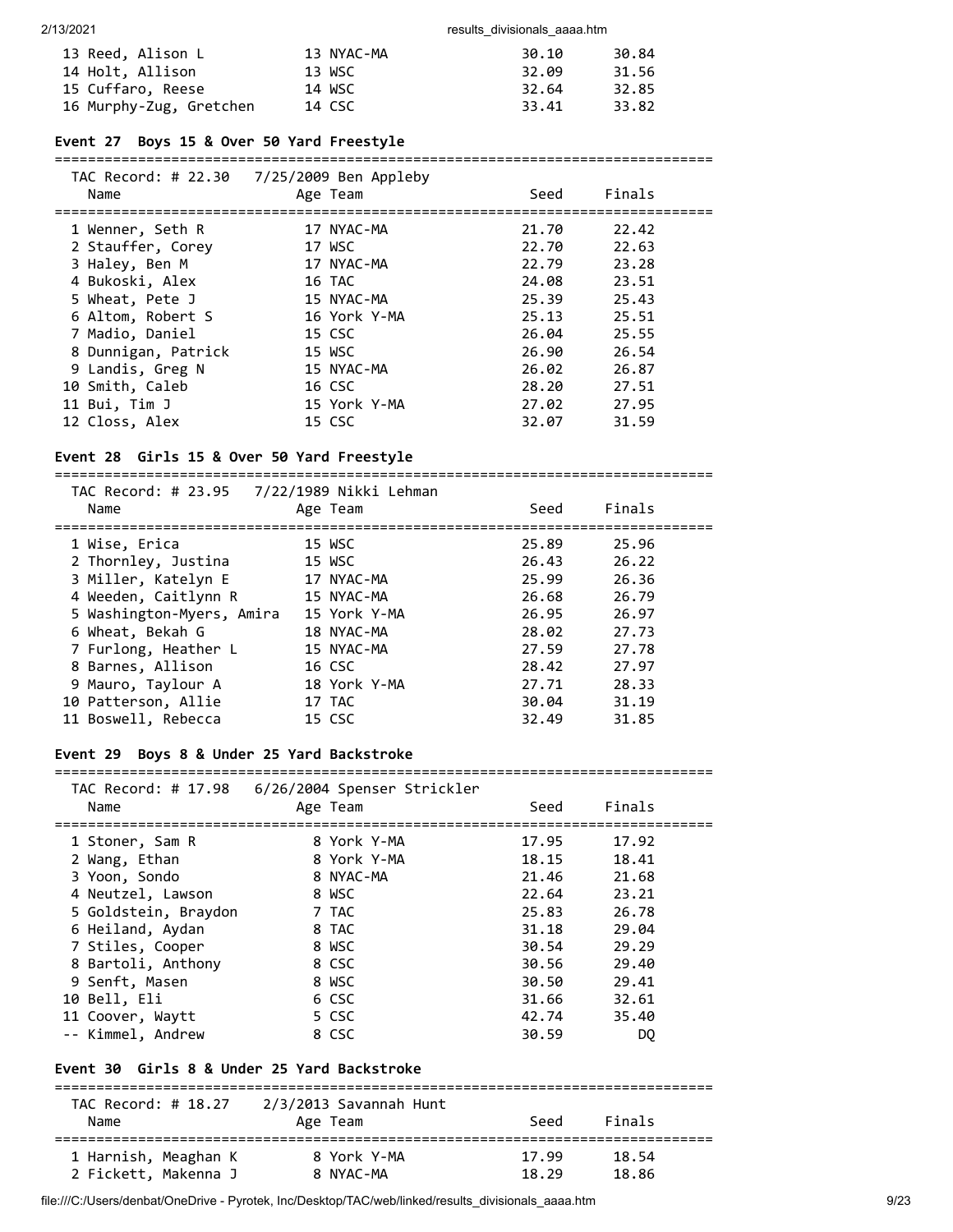| 3 Speed, Deanna L      | 8 York Y-MA | 21.41 | 21.42 |
|------------------------|-------------|-------|-------|
| 4 Weaver, Audrey H     | 8 NYAC-MA   | 21.68 | 22.00 |
| 5 Anthony, Elizabeth J | 8 NYAC-MA   | 22.66 | 22.39 |
| 6 Boswell, Elena       | 8 CSC       | 23.17 | 24.20 |
| 7 Paul, McKenna        | 6 CSC       | 26.32 | 24.58 |
| 8 Caltagirone, Sophia  | 8 WSC       | 24.70 | 26.48 |
| 9 Clements, Calyn      | 7 CSC       | 25.41 | 26.75 |
| 10 Delgado, Olivia     | 7 TAC       | 24.03 | 26.78 |
| 11 Fickett, Emma R     | 6 NYAC-MA   | 29.27 | 28.64 |
| 12 Deitch, Rachel N    | 6 WSC       | 29.29 | 29.56 |
| 13 Englerth, Lena      | 7 TAC       | 27.21 | 30.57 |
| 14 Navarro, Isabella   | 6 WSC       | 32.38 | 30.92 |
| 15 Thumma, Anna        | 7 CSC       | 30.57 | 31.60 |
| 16 McHenry, Amelia     | 6 WSC       | 38.71 | 51.45 |
| -- McHenry, Izzy       | 6 WSC       | 42.81 | DQ.   |

## **Event 31 Boys 9-10 50 Yard Backstroke**

===============================================================================

| Name<br>====================== | TAC Record: # 32.85   1/26/2002 Kevin Marsteller<br>Age Team | Seed    | Finals      |  |
|--------------------------------|--------------------------------------------------------------|---------|-------------|--|
| 1 McDermott, Will              | 10 WSC                                                       |         | 36.24 34.98 |  |
| 2 Granholm, Quinn              | 10 WSC                                                       | 40.25   | 41.09       |  |
| 3 So, Ian J                    | 9 NYAC-MA                                                    | 40.22   | 41.41       |  |
| 4 Pechinski, James             | 10 WSC                                                       | 40.18   | 41.49       |  |
| 5 Gleba, Alex H                | 10 York Y-MA                                                 | 42.02   | 42.93       |  |
| 6 Paul, Brayden                | 10 CSC                                                       | 42.68   | 43.19       |  |
| 7 Rogers, Blake                | 9 TAC                                                        | 43.02   | 43.54       |  |
| 8 Clarke, Ben W                | 10 NYAC-MA                                                   | 43.08   | 43.68       |  |
| 9 Fimiani, Luca                | 9 WSC                                                        | 56.61   | 52.02       |  |
| 5:00.00                        |                                                              |         |             |  |
| 10 Doupe, Noah                 | 9 CSC                                                        | 52.19   | 52.34       |  |
| 11 Willett, Collin<br>50:00.00 | 10 WSC                                                       | 51.37   | 54.85       |  |
| 12 Miller, Patrick<br>38:40.00 | 9 CSC                                                        | 1:20.49 | 1:24.86     |  |
| -- Kimmel, Ryan                | 10 CSC                                                       | 1:08.41 | DQ.         |  |

### **Event 32 Girls 9-10 50 Yard Backstroke**

===============================================================================

| Name                                   | <b>Example 2</b> Age Team   |                 | Seed Finals |  |  |  |
|----------------------------------------|-----------------------------|-----------------|-------------|--|--|--|
|                                        |                             |                 |             |  |  |  |
|                                        |                             |                 | 32.93 33.18 |  |  |  |
| 2 Trout, Riley E                       | 10 TAC                      |                 | 35.76 35.41 |  |  |  |
| 3 Stell, Julia                         | 10 TAC 2012                 | 36.24           | 38.00       |  |  |  |
| 4 Ulmer, Sydney A 9 York Y-MA          |                             | 39.28           | 39.03       |  |  |  |
|                                        | 5 Elder, Kate G 9 York Y-MA | 39.17           | 39.94       |  |  |  |
| 6 Hunt, Savannah 9 TAC                 |                             | 40.95           | 40.72       |  |  |  |
| 7 Hilty, Alexa K                       | 9 York Y-MA                 | 44.01           | 43.15       |  |  |  |
| 8 Yang, Rebecca T 9 York Y-MA          |                             | 44.51           | 44.39       |  |  |  |
| 9 Hoffman, Grace 10 CSC                |                             |                 | 43.45 45.07 |  |  |  |
| 10 MacNamara, Sienna 10 SSC            |                             | 46.95           | 46.53       |  |  |  |
| 11 Sprankle, Ella                      | <b>Example 19 TAC</b>       | 45.15           | 47.50       |  |  |  |
| 12 Stiles, Brannigan 9 WSC             |                             | 47.84           | 49.04       |  |  |  |
| 13 Sharp, Samantha 9 CSC               |                             |                 | 56.63 58.15 |  |  |  |
| 14 Collins, Jillian 9 CSC              |                             |                 | 58.27 59.07 |  |  |  |
| 15 Thumma, Alex 9 CSC                  |                             | 1:00.86 1:01.73 |             |  |  |  |
| 16 Arcieri, Mia                        | 10 WSC                      | 1:10.45         | 1:02.20     |  |  |  |
| 17 Cunningham, Georgia 9 WSC           |                             | 1:00.33         | 1:04.63     |  |  |  |
| Event 33 Boys 11-12 50 Yard Backstroke |                             |                 |             |  |  |  |
|                                        |                             |                 |             |  |  |  |

#### ===============================================================================

|      | TAC Record: # 29.30 3/21/1987 Zack Gipson |             |
|------|-------------------------------------------|-------------|
| Name | Age Team                                  | Seed Finals |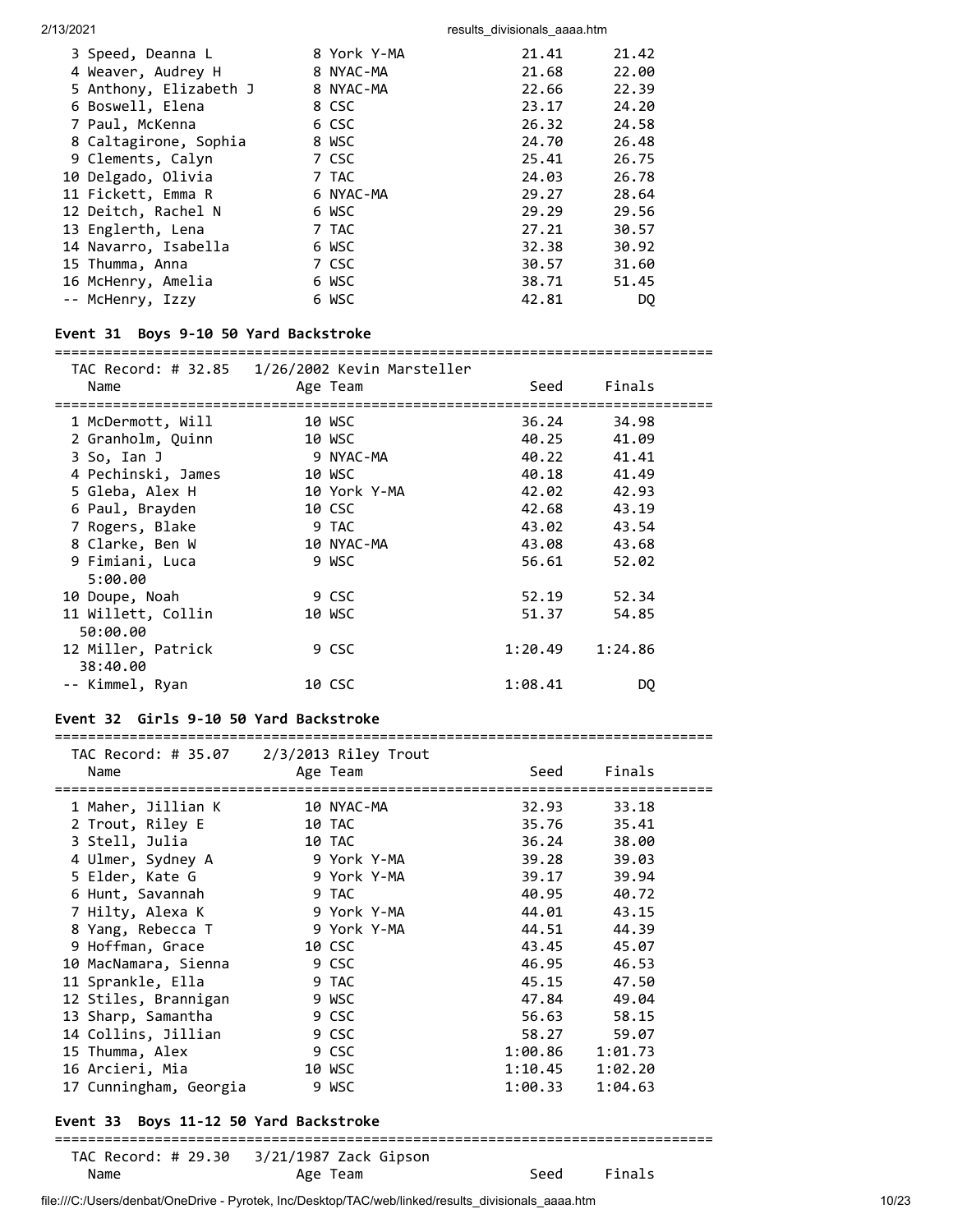| 11 TAC                                                                                                                                                                                                                                                                        | 34.96 | 34.76 |
|-------------------------------------------------------------------------------------------------------------------------------------------------------------------------------------------------------------------------------------------------------------------------------|-------|-------|
| 12 CSC                                                                                                                                                                                                                                                                        | 36.67 | 35.08 |
| 11 York Y-MA                                                                                                                                                                                                                                                                  | 33.77 | 35.20 |
| 11 NYAC-MA                                                                                                                                                                                                                                                                    | 34.45 | 35.32 |
| 11 NYAC-MA                                                                                                                                                                                                                                                                    | 34.85 | 35.35 |
| 12 WSC                                                                                                                                                                                                                                                                        | 34.66 | 35.45 |
| 11 TAC                                                                                                                                                                                                                                                                        | 35.96 | 35.83 |
| 11 WSC                                                                                                                                                                                                                                                                        | 38.71 | 37.19 |
| 11 York Y-MA                                                                                                                                                                                                                                                                  | 37.44 | 37.51 |
| 12 York Y-MA                                                                                                                                                                                                                                                                  | 39.99 | 38.96 |
| 11 CSC                                                                                                                                                                                                                                                                        | 40.22 | 39.66 |
| 11 York Y-MA                                                                                                                                                                                                                                                                  | 41.80 | 42.74 |
| 12 York Y-MA                                                                                                                                                                                                                                                                  | 47.00 | 48.87 |
| 1 Zortman, CJ<br>2 Barnes, Kevin<br>3 Cox, Miles C<br>4 Spencer, Noah B<br>5 Furlong, Christopher R<br>6 Smolinski, Jasin<br>7 Rogers, Charles<br>8 Golden, Adam<br>9 Kandala, Rohit<br>10 Kandala, Aditya V<br>11 Shank, Layton<br>12 McFadden, Logan C<br>13 Cogan, Bayly J |       |       |

### **Event 34 Girls 11-12 50 Yard Backstroke**

===============================================================================

| Name                 | Age Team     | Seed  | Finals |
|----------------------|--------------|-------|--------|
| 1 Luft, Katie M      | 12 NYAC-MA   | 28.81 | 29.04  |
| 2 Stein, Rachel      | 12 TAC       | 30.89 | 31.06  |
| 3 Abel, Maddy        | 12 TAC       | 34.56 | 33.24  |
| 4 Stahl, Nyah E      | 11 York Y-MA | 33.60 | 33.62  |
| 5 Jacobson, Kelsey   | 12 WSC       | 34.05 | 34.17  |
| 6 Laux, Claire G     | 12 York Y-MA | 34.63 | 34.71  |
| 7 Eby, Lauren E      | 11 NYAC-MA   | 35.22 | 35.55  |
| 8 Granholm, Kelley   | 12 WSC       | 35.65 | 35.69  |
| 9 MacNamara, Delaney | 11 CSC       | 40.50 | 40.46  |
| 10 Nicholson, Sophie | 11 TAC       | 44.47 | 45.07  |
| 11 Clarke, Kristen F | 11 York Y-MA | 50.27 | 49.70  |
| 12 Myers, Taylar     | 11 WSC       | 53.39 | 53.32  |

# **Event 35 Boys 13-14 50 Yard Backstroke**

| 7/22/1989 Zach Gipson<br>TAC Record: # 27.98<br>Finals<br>Age Team<br>Name<br>Seed                                                                                                                                                                                                                                                                    |  |
|-------------------------------------------------------------------------------------------------------------------------------------------------------------------------------------------------------------------------------------------------------------------------------------------------------------------------------------------------------|--|
| 26.40<br>1 Hill, Spencer<br>14 WSC<br>26.63<br>2 Chenot, Devon<br>13 CSC<br>29.25<br>29.14<br>3 Jacobson, Patrick<br>30.06<br>30.37<br>14 WSC<br>4 Polli, Nicholos<br>31.15<br>13 WSC<br>32.51<br>5 Chen, Matthew<br>14 York Y-MA<br>31.17<br>31.51<br>6 Archuleta, TJ S<br>13 NYAC-MA<br>37.39<br>36.33<br>7 Smith, Sean<br>39.91<br>38.44<br>13 TAC |  |

### **Event 36 Girls 13-14 50 Yard Backstroke**

| Name                    | $1.72$ Necol a. $\pi$ 29.70 $\pi$ 77.297.307 30116 INV210N<br>Age Team | Seed  | Finals |  |
|-------------------------|------------------------------------------------------------------------|-------|--------|--|
| 1 MacDougall, Larissa M | 14 NYAC-MA                                                             | 30.30 | 31.55  |  |
| 2 Pechinski, Ashley     | 14 WSC                                                                 | 32.84 | 33.03  |  |
| 3 Zortman, Cara Sue     | 14 TAC                                                                 | 33.14 | 33.09  |  |
| 4 Urbaniak, Emily       | 14 WSC                                                                 | 32.76 | 33.29  |  |
| 5 Young, Maddison       | 13 CSC                                                                 | 33.18 | 34.00  |  |
| 6 Gochnauer, Morgan     | 14 TAC                                                                 | 34.51 | 34.86  |  |
| 7 Bowen, Alexis         | 13 TAC                                                                 | 35.13 | 35.01  |  |
| 8 DeStefano, Kaitlyn    | 13 WSC                                                                 | 35.09 | 35.75  |  |
| 9 Erfle, Kate           | 14 CSC                                                                 | 35.89 | 38.23  |  |
| 10 Murphy-Zug, Gretchen | 14 CSC                                                                 | 39.50 | 40.49  |  |

## **Event 37 Boys 15 & Over 50 Yard Backstroke**

===============================================================================

TAC Record: # 26.04 7/23/1997 Joe Estlack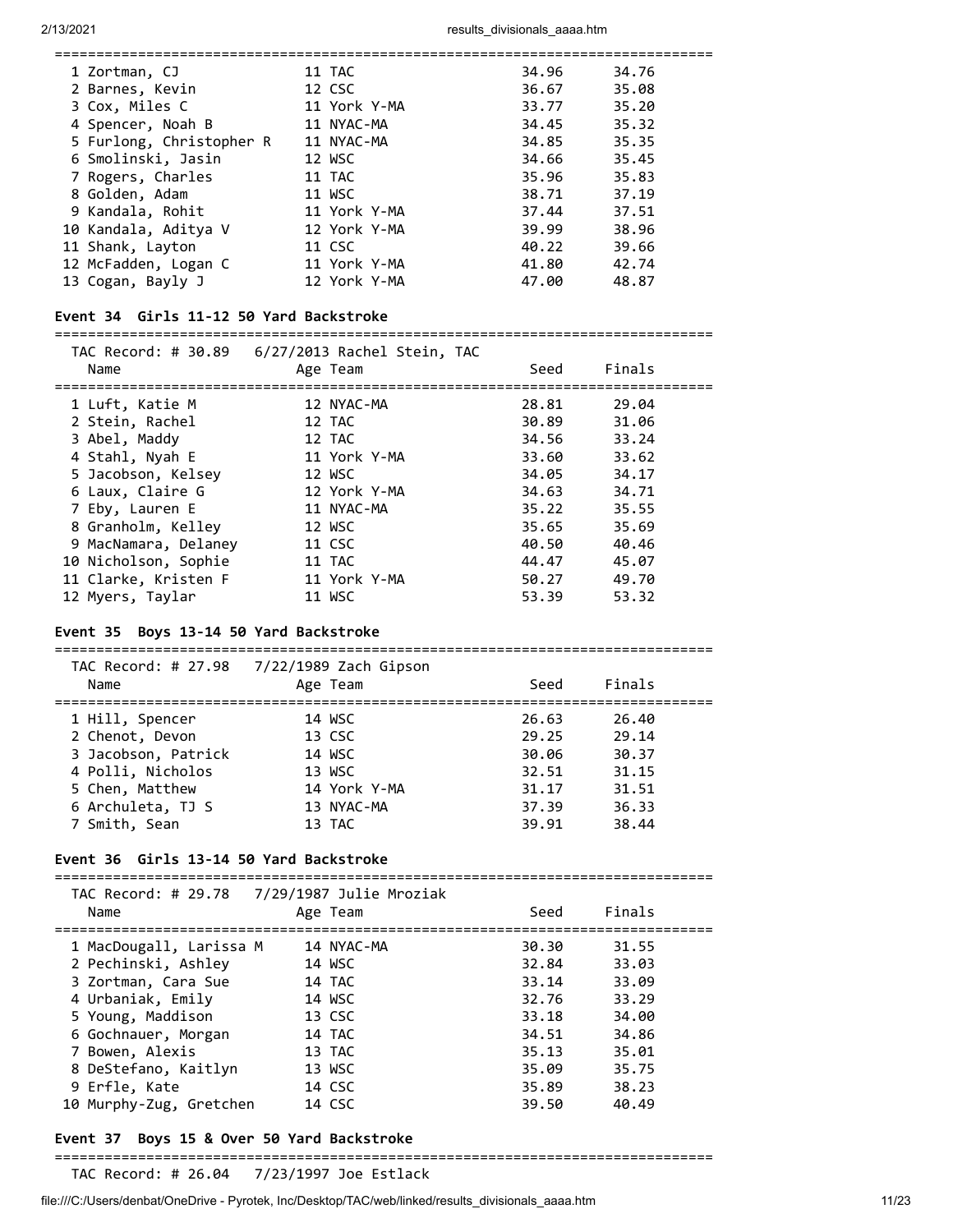| Name                | Age Team     | Seed  | Finals |
|---------------------|--------------|-------|--------|
| 1 Brenneman, Jack C | 17 NYAC-MA   | 24.73 | 25.18  |
| 2 Tate, Mason       | 17 WSC       | 25.39 | 25.43  |
| 3 Handley, Liam J   | 16 NYAC-MA   | 26.06 | 25.50  |
| 4 Brockway, Noah    | 16 WSC       | 25.37 | 26.13  |
| 5 Grim, Jordan M    | 17 NYAC-MA   | 27.80 | 27.99  |
| 6 Jenkins, Jacob L  | 17 NYAC-MA   | 28.21 | 28.56  |
| 7 Wheat, Pete J     | 15 NYAC-MA   | 28.97 | 30.02  |
| 8 Landis, Greg N    | 15 NYAC-MA   | 30.32 | 31.17  |
| 9 Altom, Robert S   | 16 York Y-MA | 33.52 | 34.41  |

# **Event 38 Girls 15 & Over 50 Yard Backstroke**

=============================================================================== TAC Record: # 28.32 6/12/1999 Lindsay Billet Name **Age Team** Age Team Seed Finals =============================================================================== 1 Archuleta, Sydney A 16 NYAC-MA 28.27 29.16 2 Hess, Anna 16 WSC 30.17 30.43 3 Wheat, Bekah G 18 NYAC-MA 31.10 32.08 4 Amsbaugh, Anna 17 CSC 31.65 32.14 5 Brown, Rebekah 15 WSC 32.20 32.99 6 Smith, Carsyn 15 TAC 32.55 33.16 7 Randolph, Julia 16 WSC 33.07 33.21

#### **Event 39 Boys 9-10 100 Yard Freestyle**

===============================================================================

| TAC Record: # 1:07.48<br>Name           | 1/5/2002 Kevin Marsteller<br>Age Team | Seed    | Finals  |  |
|-----------------------------------------|---------------------------------------|---------|---------|--|
| 1 Thomas, Riley M<br>32.51 36.26        | 10 York Y-MA                          | 1:04.69 | 1:08.77 |  |
| 2 Boyce, Ryan A<br>32.97 36.40          | 10 NYAC-MA                            | 1:10.44 | 1:09.37 |  |
| 3 Clarke, Ben W<br>40.02 43.85          | 10 NYAC-MA                            | 1:21.24 | 1:23.87 |  |
| 4 Royer, Josh<br>37.44 47.15            | 10 TAC                                | NT      | 1:24.59 |  |
| 5 Warren, Nicholas<br>40.24 45.64       | 9 CSC                                 | 1:26.86 | 1:25.88 |  |
| 6 Stum, Ian<br>48.58 1:06.09            | 9 CSC                                 | 1:56.28 | 1:54.67 |  |
| 7 Metheny, Christopher<br>53.05 1:04.75 | 10 WSC                                | 2:10.22 | 1:57.80 |  |

#### **Event 40 Girls 9-10 100 Yard Freestyle**

| TAC Record: # 1:05.58<br>Name      | 2/3/2002 Julia Kucherich<br>Age Team | Seed    | Finals  |  |
|------------------------------------|--------------------------------------|---------|---------|--|
| 1 Maher, Jillian K<br>30.43 32.93  | 10 NYAC-MA                           | 1:04.12 | 1:03.36 |  |
| 2 Trout, Riley E<br>32.98 35.21    | 10 TAC                               | 1:08.70 | 1:08.19 |  |
| 3 Bell, Rachel<br>32.68 35.79      | 10 CSC                               | 1:09.01 | 1:08.47 |  |
| 4 Coover, Paige<br>33.24 37.54     | 10 CSC                               | 1:11.51 | 1:10.78 |  |
| 5 Ohl, Sydney<br>34.62 38.57       | 9 WSC                                | 1:13.41 | 1:13.19 |  |
| 6 Kapp, Christine O<br>37.65 40.80 | 9 York Y-MA                          | 1:19.16 | 1:18.45 |  |
| 7 Laux, Laura V<br>39.47 46.63     | 10 York Y-MA                         | 1:24.50 | 1:26.10 |  |
| 8 Miller, Hannah                   | 10 WSC                               | 1:28.90 | 1:30.88 |  |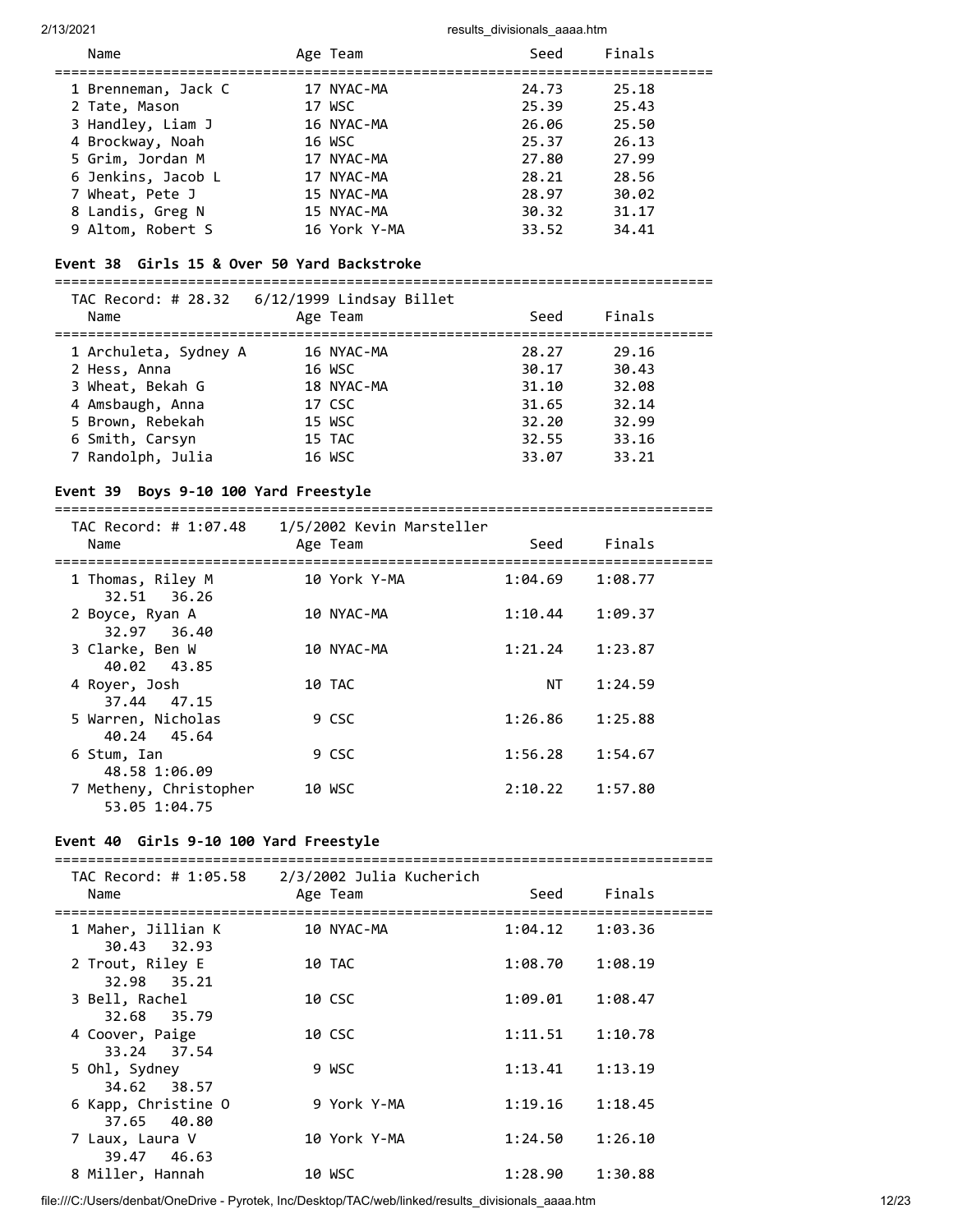| 42.21 48.67    |       |                     |  |
|----------------|-------|---------------------|--|
| 9 Bowen, Carly | 9 TAC | $1:31.49$ $1:32.19$ |  |
| 43.83 48.36    |       |                     |  |

### **Event 41 Boys 11-12 100 Yard Freestyle**

| TAC Record: # 56.23 4/3/1987 Greg Gipson |              |                    |
|------------------------------------------|--------------|--------------------|
| Name                                     | Age Team     | Finals<br>Seed     |
| 1 Lonergan, Devon                        | 12 TAC       | 1:03.90<br>1:01.73 |
| 29.65 32.08<br>2 Bell, Isaiah            | 12 CSC       | 1:02.59<br>1:02.60 |
| 29.33 33.27<br>3 Fissel, Orval M         | 12 York Y-MA | 1:04.91<br>1:05.62 |
| 31.70 33.21<br>4 Cox, Miles C            | 11 York Y-MA | 1:05.62<br>1:06.18 |
| 31.62 34.00<br>5 Furlong, Christopher R  | 11 NYAC-MA   | 1:09.25<br>1:09.37 |
| 36.46<br>32.91                           |              |                    |
| 6 Kandala, Rohit<br>33.61 38.03          | 11 York Y-MA | 1:12.48<br>1:11.64 |
| 7 McFadden, Logan C<br>34.60 37.97       | 11 York Y-MA | 1:15.87<br>1:12.57 |
| 8 Sharp, AJ<br>43.48<br>38.15            | 12 CSC       | 1:21.63<br>1:19.84 |

### **Event 42 Girls 11-12 100 Yard Freestyle**

=============================================================================== TAC Record: # 59.22 1/24/1987 Jessica Klein

| Name                                          | Age Team   | Seed                | Finals                  |  |
|-----------------------------------------------|------------|---------------------|-------------------------|--|
| 1 Lippert, Grace<br>28.58 31.45               | 12 CSC     | $1:00.10$ $1:00.03$ | ======================= |  |
| 2 Hunt, Katie<br>31.43 35.07                  | 12 TAC     | 1:07.23             | 1:06.50                 |  |
| 3 McDermott, Maddie<br>1:07.59                | 11 WSC     | 1:08.88             | 1:07.50                 |  |
| 4 Landis, Ellie M<br>33.32 36.90              | 11 NYAC-MA | 1:09.81             | 1:10.22                 |  |
| 5 Eby, Lauren E<br>35.59 36.55                | 11 NYAC-MA | 1:10.04             | 1:12.14                 |  |
| 6 Gobin, Rachel<br>35.52 37.54                | 12 CSC     | $1:14.23$ $1:13.06$ |                         |  |
| 7 Brockway, Emerson<br>33.87 40.39            | 11 WSC     | 1:19.00             | 1:14.26                 |  |
| 8 Russo, Freddie                              | 11 TAC     | 1:21.52             | 1:20.88                 |  |
| 37.73 43.15<br>9 Sachar, India<br>39.67 44.62 | 11 TAC     | 1:24.23             | 1:24.29                 |  |

### **Event 43 Boys 13-14 100 Yard Freestyle**

| TAC Record: # 49.19<br>Name      | 4/1/1989 Zack Gipson<br>Age Team | Seed  | Finals  |  |
|----------------------------------|----------------------------------|-------|---------|--|
| 1 Chenot, Devon<br>25.35 28.98   | 13 CSC                           | 55.31 | 54.33   |  |
| 2 Webber, Billy T<br>27.11 28.73 | 14 NYAC-MA                       | 58.01 | 55.84   |  |
| 3 Fiorentino, Max<br>26.83 29.31 | 14 CSC                           | 56.74 | 56.14   |  |
| 4 Ferg, Andrew S<br>28.14 30.89  | 13 York Y-MA                     | 58.76 | 59.03   |  |
| 5 Patterson, Alex<br>28.65 31.50 | 13 TAC                           | 59.99 | 1:00.15 |  |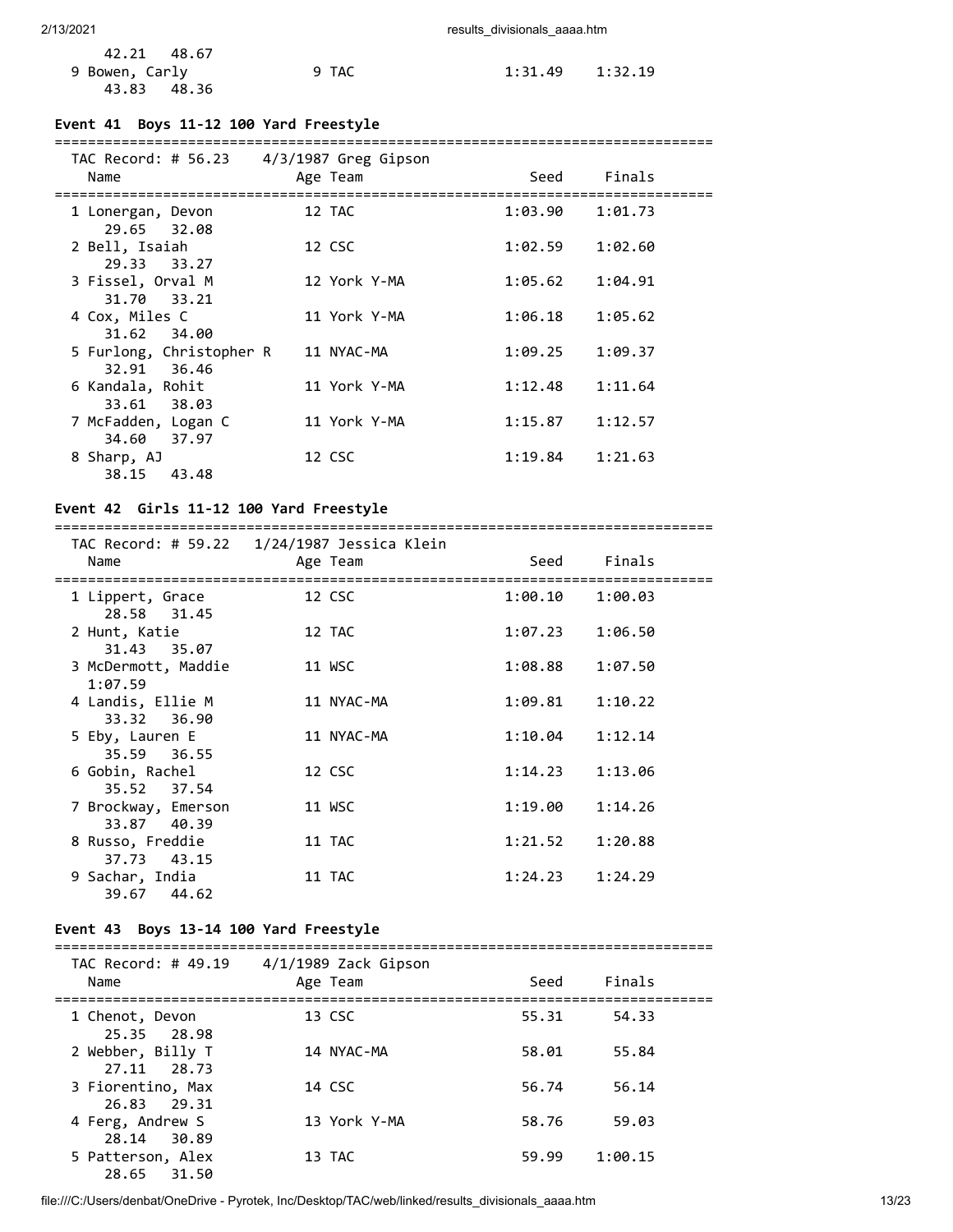| 6 Archuleta, TJ S | 13 NYAC-MA | $1:11.28$ $1:06.77$ |  |
|-------------------|------------|---------------------|--|
| 32.03 34.74       |            |                     |  |
| 7 Smith, Sean     | 13 TAC     | $1:14.60$ $1:13.59$ |  |
| 35.53 38.06       |            |                     |  |

### **Event 44 Girls 13-14 100 Yard Freestyle**

#### ===============================================================================

| Name                                 | Age Team     | Seed    | Finals  |  |
|--------------------------------------|--------------|---------|---------|--|
| 1 Stoner, Maddi R<br>27.68 29.83     | 13 York Y-MA | 58.88   | 57.51   |  |
| 2 Sekerak, Cassie R<br>27.39 31.02   | 14 NYAC-MA   | 58.20   | 58.41   |  |
| 3 Martin, Kylie R<br>28.57 30.28     | 13 York Y-MA | 58.84   | 58.85   |  |
| 4 Eby, Rachel M<br>29.70 32.34       | 14 NYAC-MA   | 1:02.13 | 1:02.04 |  |
| 5 Gochnauer, Morgan<br>31.47 34.73   | 14 TAC       | 1:04.22 | 1:06.20 |  |
| 6 Strickler, Sydnee<br>31.14 36.07   | 13 TAC       | 1:10.05 | 1:07.21 |  |
| 7 Bowen, Alexis<br>36.34<br>31.95    | 13 TAC       | 1:08.56 | 1:08.29 |  |
| 8 Cuffaro, Reese<br>35.17<br>- 38.65 | 14 WSC       | 1:12.57 | 1:13.82 |  |
|                                      |              |         |         |  |

### **Event 45 Boys 15 & Over 100 Yard Freestyle**

# ===============================================================================

| Name                                  | TAC Record: # 47.77 7/25/2009 Ben Appleby<br>Age Team | Seed    | Finals  |  |
|---------------------------------------|-------------------------------------------------------|---------|---------|--|
| 1 Clarke, Josh M<br>23.72 25.33       | 16 NYAC-MA                                            | 50.44   | 49.05   |  |
| 2 Wenner, Seth R<br>23.46 25.74       | 17 NYAC-MA                                            | 48.73   | 49.20   |  |
| 3 Johnston, Ben M<br>24.17 26.60      | 16 NYAC-MA                                            | 50.15   | 50.77   |  |
| 4 Handley, Liam J<br>24.62 26.60      | 16 NYAC-MA                                            | 51.34   | 51.22   |  |
| 5 Boyer, DJ J<br>24.32 27.26          | 16 WSC                                                | 52.31   | 51.58   |  |
| 6 Handley, Keenan L<br>26.70<br>25.00 | 15 NYAC-MA                                            | 52.71   | 51.70   |  |
| 7 Dunnigan, Patrick                   | 15 WSC                                                | 58.80   | 57.89   |  |
| 8 Hoch, Jackson<br>28.20 30.04        | 15 CSC                                                | 59.40   | 58.24   |  |
| 9 Bui, Tim J<br>29.52 31.92           | 15 York Y-MA                                          | 1:01.93 | 1:01.44 |  |

### **Event 46 Girls 15 & Over 100 Yard Freestyle**

| Name                                  | TAC Record: # 54.42 8/2/1989 Nikki Lehman<br>Age Team | Seed  | Finals |  |
|---------------------------------------|-------------------------------------------------------|-------|--------|--|
| 1 Thornley, Justina<br>27.55 29.38    | 15 WSC                                                | 57.65 | 56.93  |  |
| 2 Miller, Katelyn E<br>27.29 29.78    | 17 NYAC-MA                                            | 56.05 | 57.07  |  |
| 3 Amsbaugh, Anna<br>28.13 30.56       | 17 CSC                                                | 58.13 | 58.69  |  |
| 4 Wheat, Bekah G<br>28.63 31.13       | 18 NYAC-MA                                            | 59.86 | 59.76  |  |
| 5 Damon, Savannah L<br>30.90<br>28.97 | 16 York Y-MA                                          | 59.69 | 59.87  |  |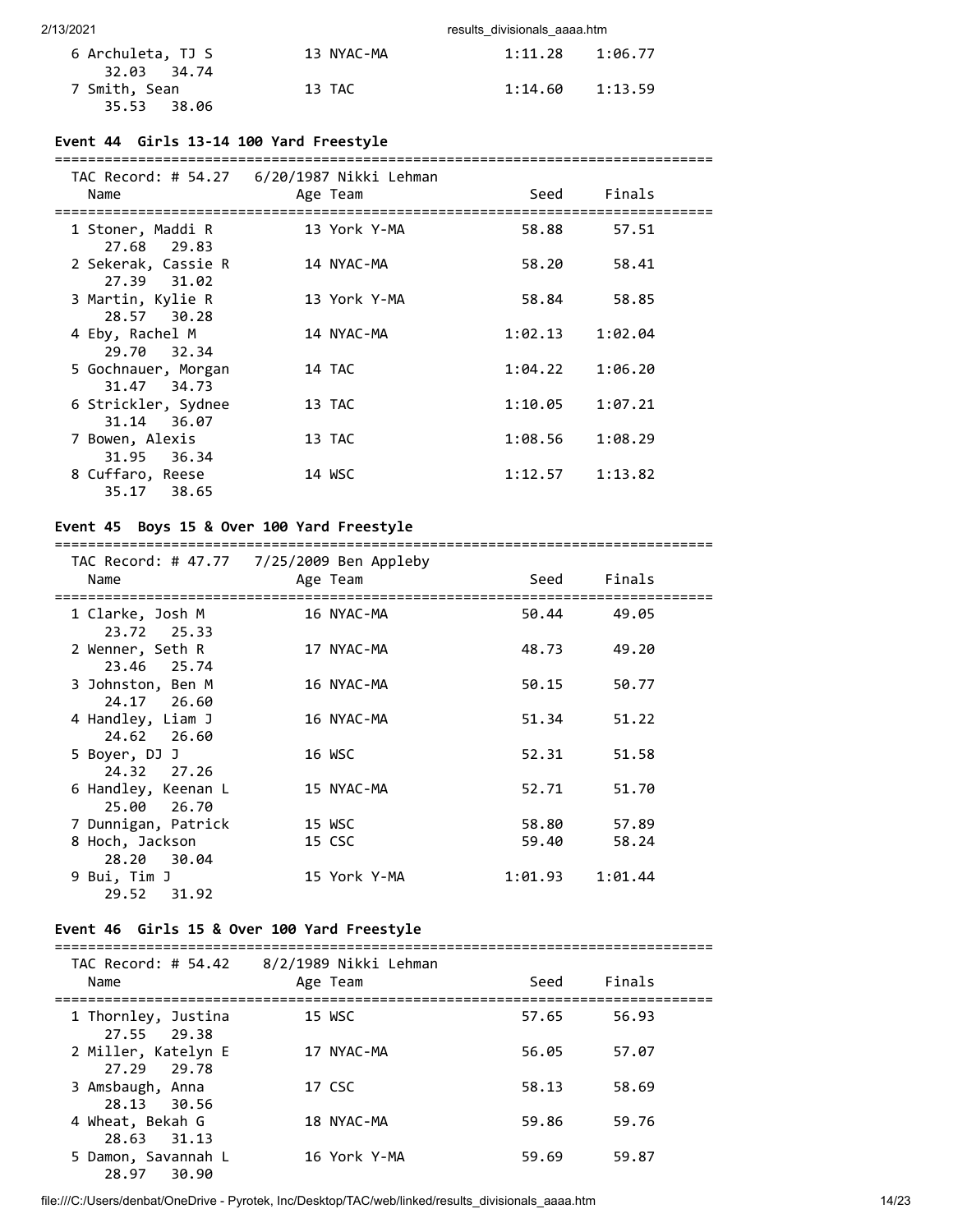| 6 Washington-Myers, Amira<br>32.27<br>27.79 | 15 York Y-MA | 1:01.04 | 1:00.06 |
|---------------------------------------------|--------------|---------|---------|
| 7 Strahosky, Kelly<br>28.96 31.36           | 17 CSC       | 59.60   | 1:00.32 |
| 8 Furlong, Heather L<br>28.80 31.91         | 15 NYAC-MA   | 1:01.92 | 1:00.71 |
| 9 Mauro, Taylour A<br>28.95 31.98           | 18 York Y-MA | 1:01.06 | 1:00.93 |
| 10 Barnes, Allison<br>29.44<br>31.66        | 16 CSC       | 1:03.36 | 1:01.10 |
| 11 Patterson, Allie<br>32.41<br>36.49       | 17 TAC       | 1:06.65 | 1:08.90 |

#### **Event 47 Boys 8 & Under 25 Yard Breaststroke**

===============================================================================

| Name                   | TAC Record: # 20.56 2/12/2000 Joey Royer<br>Age Team | Seed  | Finals |  |
|------------------------|------------------------------------------------------|-------|--------|--|
| 1 Wang, Ethan          | 8 York Y-MA                                          | 21.11 | 21.35  |  |
| 2 Welker, Nathan       | 8 WSC                                                | 20.86 | 21.83  |  |
| 3 Shank, Louis         | 8 CSC                                                | 23.59 | 24.56  |  |
| 4 Allen, Andrew        | 8 WSC                                                | 28.12 | 27.55  |  |
| 5 Tate, Hunter         | 8 WSC                                                | 28.43 | 28.22  |  |
| 6 Trout, Carter        | 8 TAC                                                | 28.34 | 28.96  |  |
| 7 Stiles, Cooper       | 8 WSC                                                | 32.53 | 33.50  |  |
| 8 Merrifield, Nicholas | 7 WSC                                                | 37.94 | 35.02  |  |

#### **Event 48 Girls 8 & Under 25 Yard Breaststroke**

 TAC Record: # 19.68 7/14/2007 Megan Hunt Name **Age Team** Seed Finals =============================================================================== 1 Harnish, Meaghan K 8 York Y-MA 19.72 20.07 2 Speed, Deanna L 8 York Y-MA 21.86 22.82 3 Weaver, Audrey H 8 NYAC-MA 24.86 23.66 4 So, Alicia G 7 NYAC-MA 23.85 24.08 5 Anthony, Elizabeth J 8 NYAC-MA 25.50 25.71 6 O'Rourke, Katie 8 WSC 25.05 26.41 7 Coldren, Katelyn 8 CSC 25.82 27.23 8 Englerth, Lena 7 TAC 32.14 35.06 9 Coldren, Katelyn (1990)<br>
9 Coldren, Katelyn (1990)<br>
9 Cathell, Ann (1990)<br>
9 Cathell, Ann (1990)<br>
9 Cathell, Ann (1990)<br>
9 Cathell, Ann (1990)<br>
9 Cathell, Ann (1990)<br>
9 Cathell, Ann (1990)<br>
7 TAC (1990)<br>
199.27<br>
199.27 -- Delgado, Olivia 7 TAC NT DQ

===============================================================================

#### **Event 49 Boys 9-10 50 Yard Breaststroke**

=============================================================================== TAC Record: # 39.12 7/31/1991 Craig Brennan

|                         | TAC RECOPU. $\#$ 39.12 $\#$ 7/31/1991 CPa1g DPERMan |         |         |  |
|-------------------------|-----------------------------------------------------|---------|---------|--|
| Name                    | Age Team                                            | Seed    | Finals  |  |
|                         |                                                     |         |         |  |
| 1 Chenot, Nolan         | 10 CSC                                              | 41.39   | 40.66   |  |
| 2 Marston, Robby        | 9 WSC                                               | 48.07   | 45.88   |  |
| 3 So, Ian J             | 9 NYAC-MA                                           | 45.19   | 46.15   |  |
| 4 Culbertson, Trevor    | 10 TAC                                              | 48.92   | 47.41   |  |
| 5 Gleba, Alex H         | 10 York Y-MA                                        | 50.00   | 49.49   |  |
| 6 Granholm, Egan        | 10 WSC                                              | 49.61   | 50.44   |  |
| 7 Madio, Benjamin       | 10 CSC                                              | 51.29   | 51.34   |  |
| 8 Heiland, Gavin        | 10 TAC                                              | 1:07.61 | 51.78   |  |
| 9 Kint, Colby J         | 10 York Y-MA                                        | 48.26   | 51.80   |  |
| 10 Ports, Jack          | 10 TAC                                              | 53.09   | 52.60   |  |
| 20:00.00                |                                                     |         |         |  |
| 11 Whiddon, JD D        | 10 WSC                                              | 54.73   | 52.68   |  |
| 12 Metheny, Christopher | 10 WSC                                              | NT      | 1:04.25 |  |
| 48:00.00                |                                                     |         |         |  |
| -- Willett, Collin      | 10 WSC                                              | 1:05.40 | DQ.     |  |
| 10:00.00                |                                                     |         |         |  |
|                         |                                                     |         |         |  |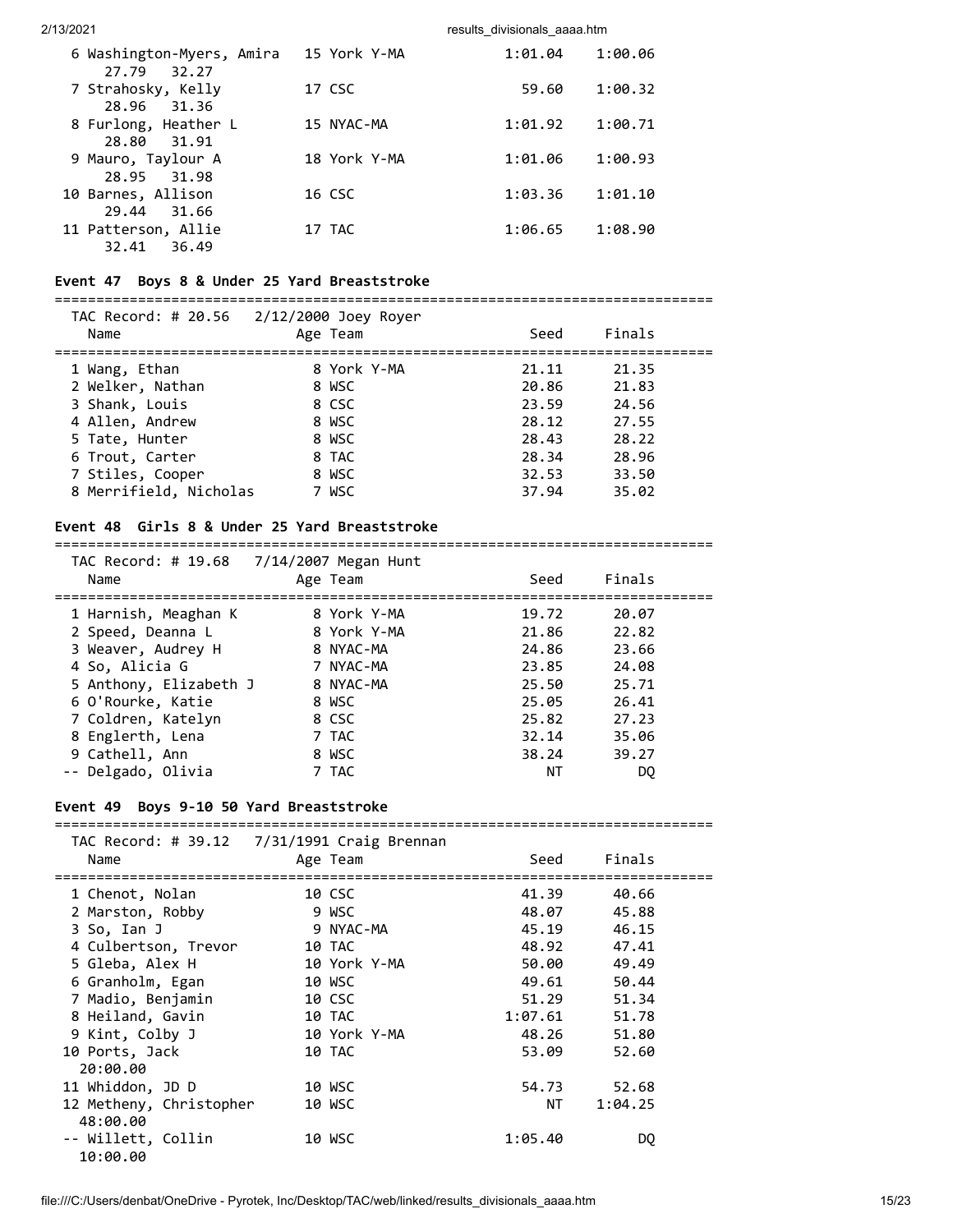## **Event 50 Girls 9-10 50 Yard Breaststroke**

| TAC Record: # 38.00<br>Name | $1/17/2010$ Megan Hunt, TAC<br>Age Team | Seed    | Finals  |
|-----------------------------|-----------------------------------------|---------|---------|
| 1 Stell, Julia              | 10 TAC                                  | 41.58   | 40.70   |
| 2 Woods, Jianna             | 9 WSC                                   | 46.66   | 45.06   |
| 3 Elder, Kate G             | 9 York Y-MA                             | 47.71   | 47.80   |
| 4 Hoffman, Grace            | 10 CSC                                  | 48.61   | 47.88   |
| 5 Hilty, Alexa K            | 9 York Y-MA                             | 49.43   | 51.06   |
| 6 McHenry, Sophia           | 9 WSC                                   | 53.86   | 51.10   |
| 7 Laux, Laura V             | 10 York Y-MA                            | 52.16   | 54.04   |
| 8 Yang, Rebecca T           | 9 York Y-MA                             | 54.59   | 55.86   |
| 9 Cunningham, Georgia       | 9 WSC                                   | 1:28.27 | 1:02.68 |
| 10 Arcieri, Mia             | 10 WSC                                  | 1:26.09 | 1:15.01 |
| -- Stiles, Brannigan        | 9 WSC                                   | 1:00.56 | DO.     |

===============================================================================

#### **Event 51 Boys 11-12 50 Yard Breaststroke**

#### ===============================================================================

| TAC Record: # 31.98<br>Name | $3/21/1987$ Zack Gipson<br>Age Team | Seed  | Finals |  |
|-----------------------------|-------------------------------------|-------|--------|--|
| 1 Fissel, Orval M           | 12 York Y-MA                        | 38.91 | 39.40  |  |
| 2 Dunnigan, Joel            | 11 WSC                              | 41.23 | 39.97  |  |
| 3 Barnes, Kevin             | 12 CSC                              | 41.90 | 40.60  |  |
| 4 Golden, Adam              | 11 WSC                              | 41.76 | 42.09  |  |
| 5 Chavey, Zach L            | 12 NYAC-MA                          | 43.22 | 43.13  |  |
| 6 Cogan, Bayly J            | 12 York Y-MA                        | 40.84 | 43.35  |  |
| 7 Boswell, Jackson          | 12 CSC                              | 43.65 | 43.73  |  |
| 8 Heeb, Will                | 11 CSC                              | 48.49 | 48.34  |  |

### **Event 52 Girls 11-12 50 Yard Breaststroke**

|                                                     | TAC Record: # 35.36 2/12/2011 Megan Hunt, TAC |                                   |                |  |
|-----------------------------------------------------|-----------------------------------------------|-----------------------------------|----------------|--|
| Name                                                | Age Team                                      | Seed                              | Finals         |  |
| 1 Maher, Shannan N                                  | 12 NYAC-MA                                    | 34.07                             | 34.86          |  |
| 2 Andrews, Nicole C                                 | 12 NYAC-MA                                    | 35.42                             | 35.31          |  |
| 3 Marston, Araby                                    | 11 WSC                                        | 38.21                             | 36.51          |  |
| 4 Hunt, Katie                                       | 12 TAC                                        | 36.79                             | 36.77          |  |
| 5 Lebo, Meg                                         | 12 CSC                                        | 37.46                             | 36.86          |  |
| 6 McMurray, Jessie L                                | 11 York Y-MA                                  | 38.76                             | 37.81          |  |
| 7 Singh, Srishti                                    | 12 York Y-MA                                  | 40.11                             | 39.52          |  |
| 8 Deitch, Kathryn                                   | 11 WSC                                        | 39.97                             | 39.54          |  |
| 9 Landis, Carter B                                  | 12 York Y-MA                                  | 40.01                             | 40.04          |  |
| 10 Sachar, India                                    | 11 TAC                                        | 46.34                             | 45.52          |  |
| 11 Quinn, Mattison                                  | 11 TAC                                        | 47.97                             | 45.84          |  |
| 12 Brockway, Emerson                                | 11 WSC                                        | 45.27                             | 46.00          |  |
| 13 Barlow, Paige                                    | 11 WSC                                        | 46.17                             | 47.12          |  |
| 14 Sharp, Hailey                                    | 12 WSC                                        | 47.25                             | 48.37          |  |
| 15 Lawton, Hannah M                                 | 12 York Y-MA                                  | 49.94                             | 48.83          |  |
| 16 Nicholson, Sophie                                | 11 TAC                                        | 49.57                             | 52.51          |  |
| 17 Russo, Freddie                                   | 11 TAC                                        | 53.43                             | 54.04          |  |
| 18 Clarke, Kristen F                                | 11 York Y-MA                                  | 1:03.43                           | 58.43          |  |
| 19 Simpson, Jocelyn                                 | 11 WSC                                        | 1:08.72                           | 1:02.79        |  |
| -- Myers, Taylar                                    | 11 WSC                                        | <b>NT</b>                         | D <sub>0</sub> |  |
| Event 53 Boys 13-14 50 Yard Breaststroke            |                                               |                                   |                |  |
|                                                     |                                               |                                   |                |  |
|                                                     |                                               |                                   |                |  |
| Name                                                | Age Team                                      | Seed                              | Finals         |  |
| =================================<br>1 Wertz, Grant | 13 WSC                                        | ========================<br>29.59 | 29.56          |  |
| 2 Hill, Spencer                                     | 14 WSC                                        | 32.32                             | 31.98          |  |
| 3 Webber, Billy T                                   | 14 NYAC-MA                                    | 33.03                             | 32.75          |  |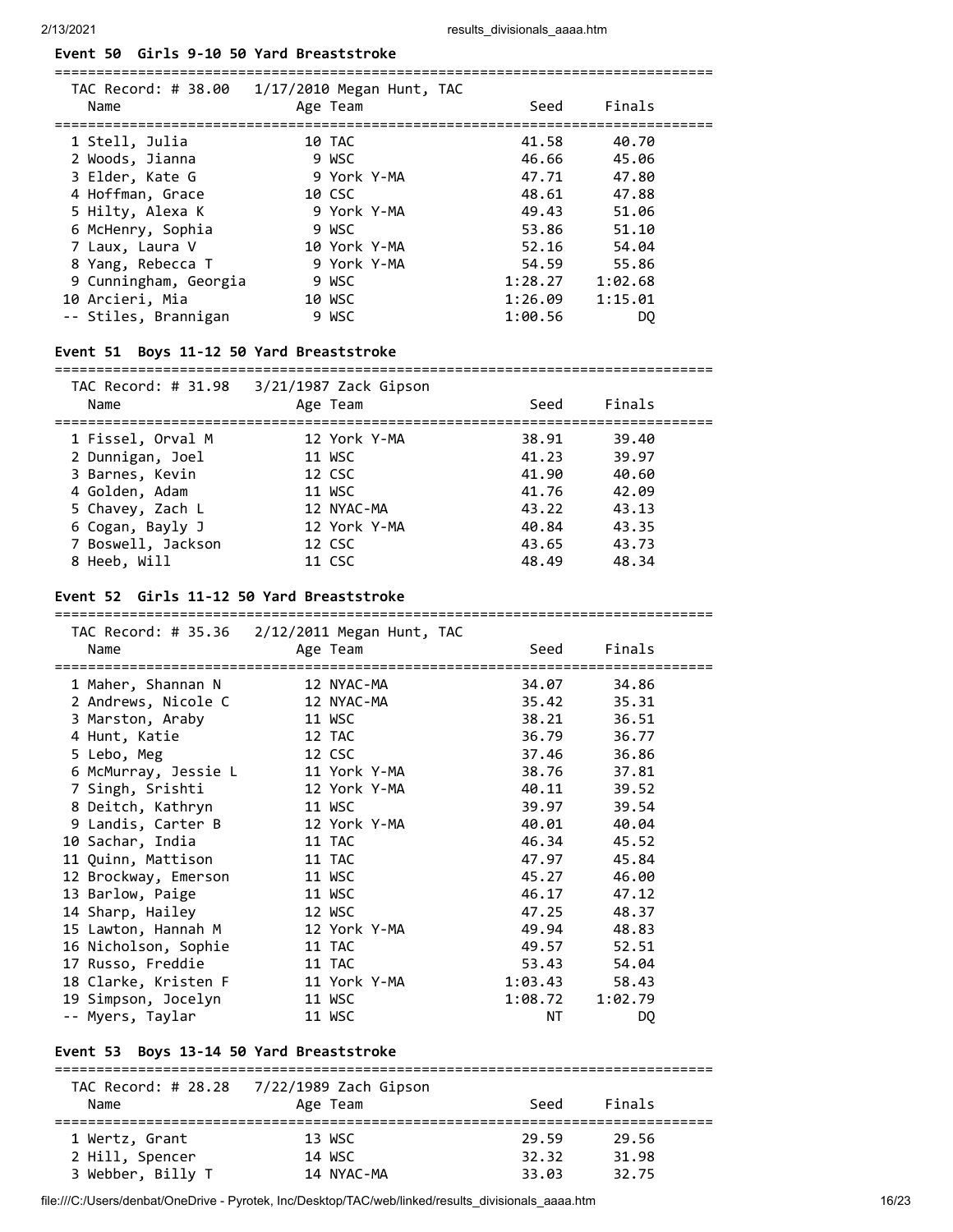| 4 Spencer, Ethan T    | 14 NYAC-MA | 33.67 | 33.15 |
|-----------------------|------------|-------|-------|
| 5 Alwine-Frank, Raven | 13 TAC     | 37.73 | 37.43 |

### **Event 54 Girls 13-14 50 Yard Breaststroke**

| Name               | TAC Record: # 31.05 7/29/1987 Nikki Lehman<br>Age Team | Seed  | Finals |  |
|--------------------|--------------------------------------------------------|-------|--------|--|
|                    |                                                        |       |        |  |
| 1 Woods, Jena      | 14 WSC                                                 | 33.16 | 32.91  |  |
| 2 Young, Elizabeth | 14 CSC                                                 | 34.23 | 33.46  |  |
| 3 Walker, Keelie   | 13 TAC                                                 | 36.13 | 36.84  |  |
| 4 Eby, Rachel M    | 14 NYAC-MA                                             | 37.14 | 37.24  |  |
| 5 Tate, Ellie      | 13 CSC                                                 | 37.32 | 37.59  |  |
| 6 Holt, Allison    | 13 WSC                                                 | 44.46 | 44.09  |  |

### **Event 55 Boys 15 & Over 50 Yard Breaststroke**

# ===============================================================================

| TAC Record: # 28.07<br>Name | 7/14/1990 Zach Gipson<br>Age Team | Seed  | Finals |  |
|-----------------------------|-----------------------------------|-------|--------|--|
| 1 Hallett, Shane E          | 18 NYAC-MA                        | 28.70 | 27.98  |  |
| 2 Bukoski, Alex             | 16 TAC                            | 29.77 | 29.07  |  |
| 3 Grim, Jordan M            | 17 NYAC-MA                        | 29.56 | 30.45  |  |
| 4 Stewart, Nate R           | 18 NYAC-MA                        | 30.91 | 31.11  |  |
| 5 Jenkins, Jacob L          | 17 NYAC-MA                        | 30.46 | 31.13  |  |
| 6 Carroll, Bryce W          | 16 NYAC-MA                        | 32.02 | 31.26  |  |
| 7 Madio, Daniel             | 15 CSC                            | 31.71 | 31.52  |  |
| 8 Smith, Caleb              | 16 CSC                            | 37.21 | 35.56  |  |
| 9 Altom, Robert S           | 16 York Y-MA                      | 37.54 | 37.42  |  |

#### **Event 56 Girls 15 & Over 50 Yard Breaststroke**

#### ===============================================================================

| TAC Record: # 30.51<br>Name | 7/22/1989 Nikki Lehman<br>Age Team | Seed  | Finals |  |
|-----------------------------|------------------------------------|-------|--------|--|
| 1 Strine, Jenn A            | 15 NYAC-MA                         | 33.88 | 34.18  |  |
| 2 Vaughn, Haley R           | 17 NYAC-MA                         | 34.85 | 35.44  |  |
| 3 Marston, Ella             | 15 WSC                             | 37.61 | 35.72  |  |
| 4 Mowrey, Kate M            | 15 NYAC-MA                         | 36.15 | 36.26  |  |
| 5 Copenheaver, Kirstin      | 15 TAC                             | 40.43 | 39.32  |  |
| 6 Boswell, Rebecca          | 15 CSC                             | 39.73 | 40.58  |  |
| 7 Zinn, Megan               | 15 WSC                             | 40.98 | 41.08  |  |

# **Event 57 Boys 8 & Under 25 Yard Butterfly**

| TAC Record: # 16.21<br>Name | 2/5/2011 Matthew Peters, TAC<br>Age Team | Seed  | Finals |  |
|-----------------------------|------------------------------------------|-------|--------|--|
| 1 Stoner, Sam R             | 8 York Y-MA                              | 17.28 | 17.24  |  |
| 2 Welker, Nathan            | 8 WSC                                    | 17.05 | 17.38  |  |
| 3 Yoon, Sondo               | 8 NYAC-MA                                | 20.18 | 21.00  |  |
| 4 Shank, Louis              | 8 CSC                                    | 20.45 | 21.28  |  |
| 5 Merrifield, Nicholas      | 7 WSC                                    | 45.22 | 34.28  |  |

### **Event 58 Girls 8 & Under 25 Yard Butterfly**

===============================================================================

| TAC Record: # 17.10<br>Name | 6/23/2007 Delaney Gross<br>Age Team | Seed  | Finals |  |
|-----------------------------|-------------------------------------|-------|--------|--|
| 1 Speed, Deanna L           | 8 York Y-MA                         | 19.60 | 18.64  |  |
| 2 Neidigh, Brynn            | 7 TAC                               | 19.03 | 19.08  |  |
| 3 O'Rourke, Katie           | 8 WSC                               | 18.31 | 19.81  |  |
| 4 Fickett, Makenna J        | 8 NYAC-MA                           | 19.42 | 19.95  |  |
| 5 Lippert, Catherine        | 8 CSC                               | 21.79 | 21.06  |  |
| 6 Cathell, Ann              | 8 WSC                               | 35.24 | 32.04  |  |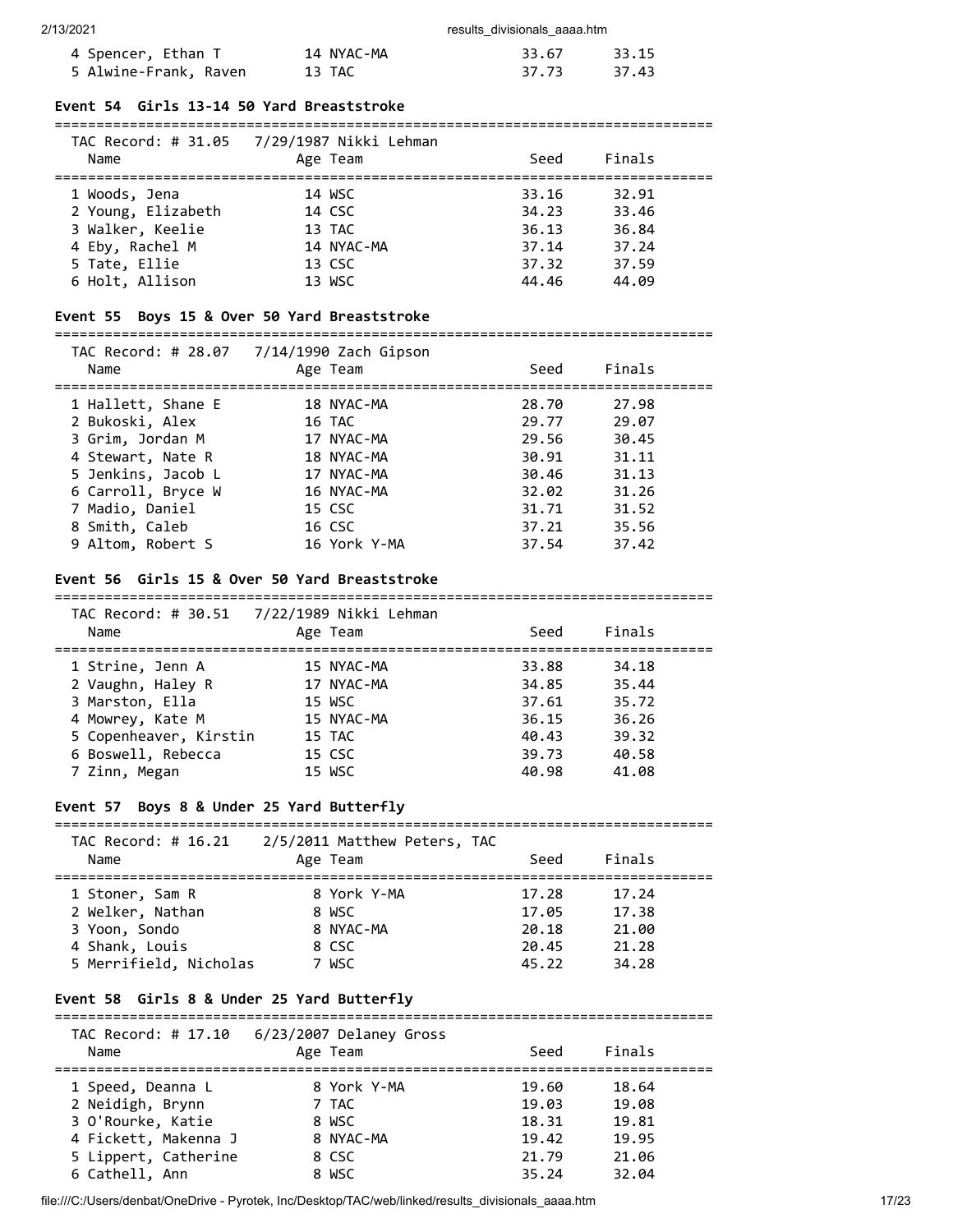#### **Event 59 Boys 9-10 50 Yard Butterfly**

| TAC Record: # 31.69           | 1/26/2002 Kevin Marsteller |       |        |  |
|-------------------------------|----------------------------|-------|--------|--|
| Name                          | Age Team                   | Seed  | Finals |  |
| 1 Thomas, Riley M<br>36:40.00 | 10 York Y-MA               | 33.05 | 34.05  |  |
| 2 Young, Dylan                | 9 CSC                      | 36.68 | 35.08  |  |
| 3 Neidigh, Bryson<br>31:40.00 | 9 TAC                      | 36.84 | 37.41  |  |
| 4 Boyce, Ryan A               | 10 NYAC-MA                 | 37.17 | 37.78  |  |
| 5 Landis, Brendan S           | 9 York Y-MA                | 44.62 | 42.83  |  |
| 6 Warren, Nicholas            | 9 CSC                      | ΝT    | 50.33  |  |

### **Event 60 Girls 9-10 50 Yard Butterfly**

#### ===============================================================================  $TAC$  Record:  $# 33.92$

| IAC Record: # 33.82<br>Name | 77972013 SOpnia Guyer, TAC<br>Age Team | Seed  | Finals |  |
|-----------------------------|----------------------------------------|-------|--------|--|
| 1 Maher, Jillian K          | 10 NYAC-MA                             | 32.39 | 31.77  |  |
| 2 Welker, Sydney            | 10 WSC                                 | 34.71 | 34.02  |  |
| 3 Guyer, Sophia             | 10 TAC                                 | 33.82 | 34.95  |  |
| 4 Ulmer, Sydney A           | 9 York Y-MA                            | 36.42 | 36.50  |  |
| 5 Coover, Paige             | 10 CSC                                 | 39.83 | 39.65  |  |
| 6 Sprankle, Ella            | 9 TAC                                  | 48.80 | 46.93  |  |
| 7 Kramer, Myckenzie         | 10 WSC                                 | 53.62 | 50.92  |  |

#### **Event 61 Boys 11-12 50 Yard Butterfly**

| TAC Record: # 26.49<br>Name | 6/20/1987 Greg Gipson<br>Age Team | Seed  | Finals |
|-----------------------------|-----------------------------------|-------|--------|
| 1 Hammer, Kevin             | 12 CSC                            | 31.48 | 30.63  |
| 2 Peters, Matthew           | 11 TAC                            | 33.80 | 33.99  |
| 3 Spencer, Noah B           | 11 NYAC-MA                        | 33.07 | 35.13  |
| 4 Chavey, Zach L            | 12 NYAC-MA                        | 43.16 | 38.43  |
| 5 Shank, Layton             | 11 CSC                            | 45.09 | 40.77  |

### **Event 62 Girls 11-12 50 Yard Butterfly**

#### =============================================================================== TAC Record: # 29.78 6/27/2013 Rachel Stein, TAC

| Name               | TAC RECOPU. # 29.70 - 0/27/2013 RACHEI STEIN, TAC<br>Age Team | Seed  | Finals |  |
|--------------------|---------------------------------------------------------------|-------|--------|--|
| 1 Stein, Rachel    | 12 TAC                                                        | 29.78 | 29.87  |  |
| 2 Stahl, Nyah E    | 11 York Y-MA                                                  | 33.79 | 33.18  |  |
| 3 Young, Sierra    | 12 CSC                                                        | 34.76 | 33.20  |  |
| 4 Yoon, Dahna      | 11 NYAC-MA                                                    | 36.07 | 37.49  |  |
| 5 Sayyed, Nia S    | 11 York Y-MA                                                  | 41.24 | 40.72  |  |
| 6 Simpson, Jocelyn | 11 WSC                                                        | 53.96 | 48.29  |  |
| -- Gobin, Rachel   | 12 CSC                                                        | 36.88 | DO     |  |
|                    |                                                               |       |        |  |

#### **Event 63 Boys 13-14 50 Yard Butterfly**

#### ===============================================================================

| TAC Record: # 25.15<br>Name | $7/2/1988$ Greg Gipson<br>Age Team | Seed  | Finals |  |
|-----------------------------|------------------------------------|-------|--------|--|
| 1 Hill, Spencer             | 14 WSC                             | 25.05 | 24.65  |  |
| 2 Brockway, Logan           | 13 WSC                             | 26.32 | 26.62  |  |
| 3 Polli, Nicholos           | 13 WSC                             | 30.90 | 29.78  |  |
| 4 Ferg, Andrew S            | 13 York Y-MA                       | 30.38 | 30.36  |  |

# **Event 64 Girls 13-14 50 Yard Butterfly**

===============================================================================

TAC Record: # 28.61 8/2/1989 Leslie Lear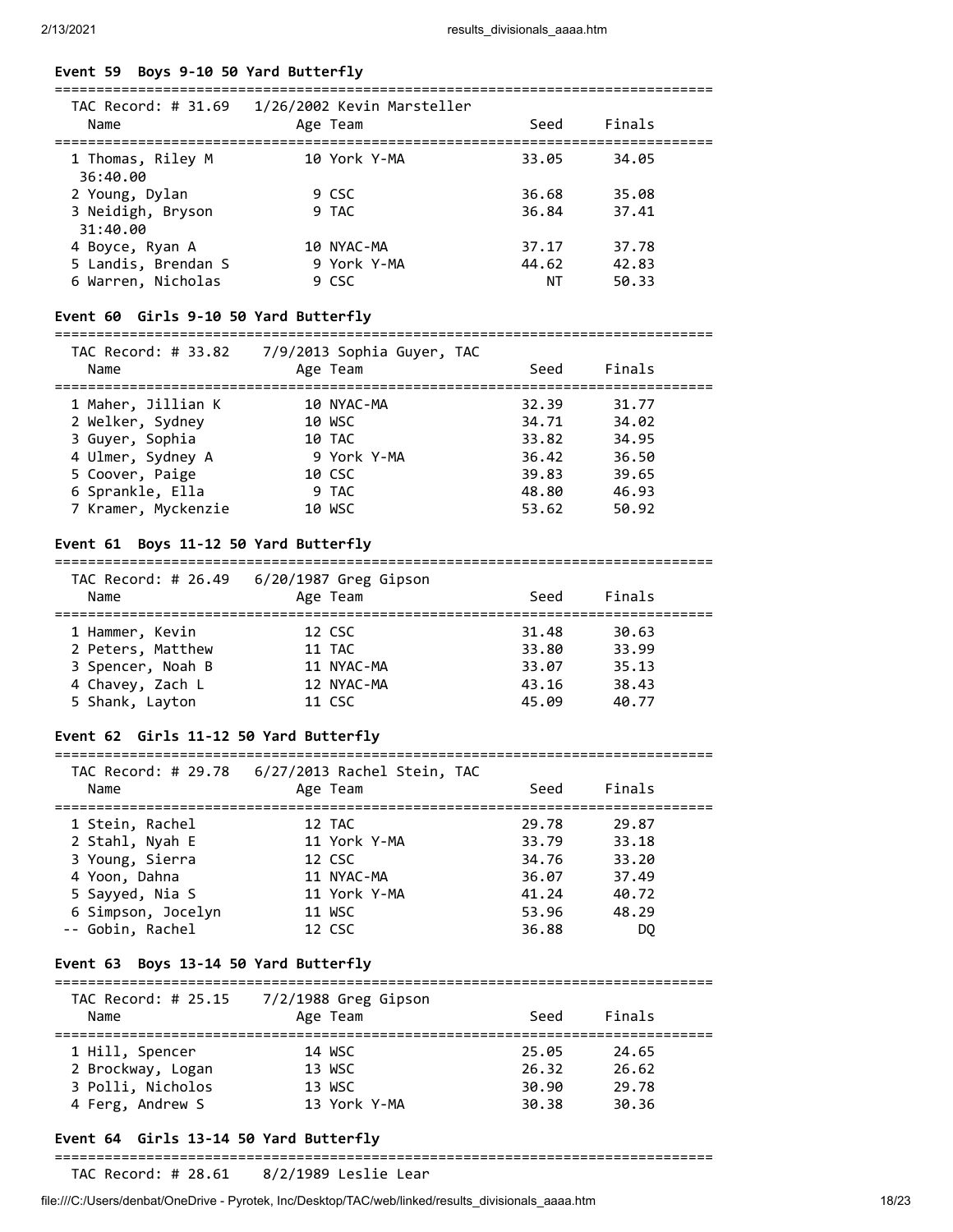| Name                 | Age Team   | Seed  | Finals |
|----------------------|------------|-------|--------|
| 1 Luft, Rebecca E    | 14 NYAC-MA | 26.54 | 26.73  |
| 2 O'Rourke, Lindsay  | 13 WSC     | 31.40 | 31.60  |
| 3 Wise, Isabella     | 13 WSC     | 31.50 | 31.77  |
| 4 Park, Katelyn      | 14 WSC     | 32.05 | 32.51  |
| 5 Matis, Kaylyn      | 13 CSC     | 33.05 | 32.79  |
| 6 Reed, Alison L     | 13 NYAC-MA | 35.58 | 34.01  |
| 7 DeStefano, Kaitlyn | 13 WSC     | 34.01 | 34.38  |
| 8 Holt, Allison      | 13 WSC     | 34.82 | 35.08  |
| 9 Cuffaro, Reese     | 14 WSC     | 35.85 | 36.62  |

## **Event 65 Boys 15 & Over 50 Yard Butterfly**

| Name                | TAC Record: # 24.70 7/25/2009 Ben Appleby<br>Age Team | Seed  | Finals |  |
|---------------------|-------------------------------------------------------|-------|--------|--|
| 1 Brenneman, Jack C | 17 NYAC-MA                                            | 23.73 | 23.52  |  |
| 2 Clarke, Josh M    | 16 NYAC-MA                                            | 25.23 | 25.09  |  |
| 3 Stewart, Nate R   | 18 NYAC-MA                                            | 26.05 | 25.70  |  |
| 4 Handley, Keenan L | 15 NYAC-MA                                            | 26.37 | 25.78  |  |
| 5 Dunnigan, Patrick | 15 WSC                                                | 29.56 | 29.39  |  |
| 6 Wheat, Pete J     | 15 NYAC-MA                                            | 28.79 | 29.58  |  |
| 7 Bui, Tim J        | 15 York Y-MA                                          | 30.30 | 29.80  |  |
| 8 Hoch, Jackson     | 15 CSC                                                | 33.00 | 32.87  |  |
| 9 Closs, Alex       | 15 CSC                                                | 36.55 | 36.37  |  |
|                     |                                                       |       |        |  |

### **Event 66 Girls 15 & Over 50 Yard Butterfly**

#### ===============================================================================

|                       | TAC Record: # 27.22 7/22/1989 Nikki Lehman |       |        |  |
|-----------------------|--------------------------------------------|-------|--------|--|
| Name                  | Age Team                                   | Seed  | Finals |  |
|                       | 16 NYAC-MA                                 | 28.08 | 28.28  |  |
| 1 Archuleta, Sydney A |                                            |       |        |  |
| 2 Gonzalez, Mikaelie  | 15 WSC                                     | 28.61 | 28.38  |  |
| 3 Jenkins, Emily E    | 16 NYAC-MA                                 | 28.31 | 28.46  |  |
| 4 Weeden, Caitlynn R  | 15 NYAC-MA                                 | 29.45 | 28.82  |  |
| 5 Brown, Rebekah      | 15 WSC                                     | 29.89 | 30.51  |  |
| 5 Randolph, Julia     | 16 WSC                                     | ΝT    | 30.51  |  |
| 7 Zinn, Megan         | 15 WSC                                     | 34.26 | 33.92  |  |

===============================================================================

### **Event 67 Boys 8 & Under 100 Yard Freestyle Relay**

 TAC Record: # 1:05.94 2/15/1992 D. Mead, J. Lloyd, R. Ness, J. Kochenour Team Seed Finals =============================================================================== 1 Trojan Aquatic Club 'A' 1:12.46 1:18.79<br>1) Hunt, Reed 7 2) Goldstein, Braydon 7 1) Hunt, Reed 7 2) Goldstein, Braydon 7 3) Bassett, Rome 8 4) Williams, Bailey 8 42.95 35.84 2 Wildcat Swim Club 'A' 1:20.95 1:20.53 1:20.<br>1) Tate, Hunter 8 2) Allen, Andrew 8 3) Neutzel Lousse 8 3) Neutzel, Lawson 8 4) Welker, Nathan 8 43.81 36.72 3 Carlisle Swim Club 'A' 1:47.27 1:50.41 1) Bartoli, Anthony 8 2) Kimmel, Andrew 8 3) Bell, Eli 6 4) Coover, Waytt 5 1:00.94 49.47

#### **Event 68 Girls 8 & Under 100 Yard Freestyle Relay**

=============================================================================== TAC Record: # 1:10.35 2/10/2007 K. Copenheaver, C. Zortman, D. Gross, C. Gross Team Seed Finals ===============================================================================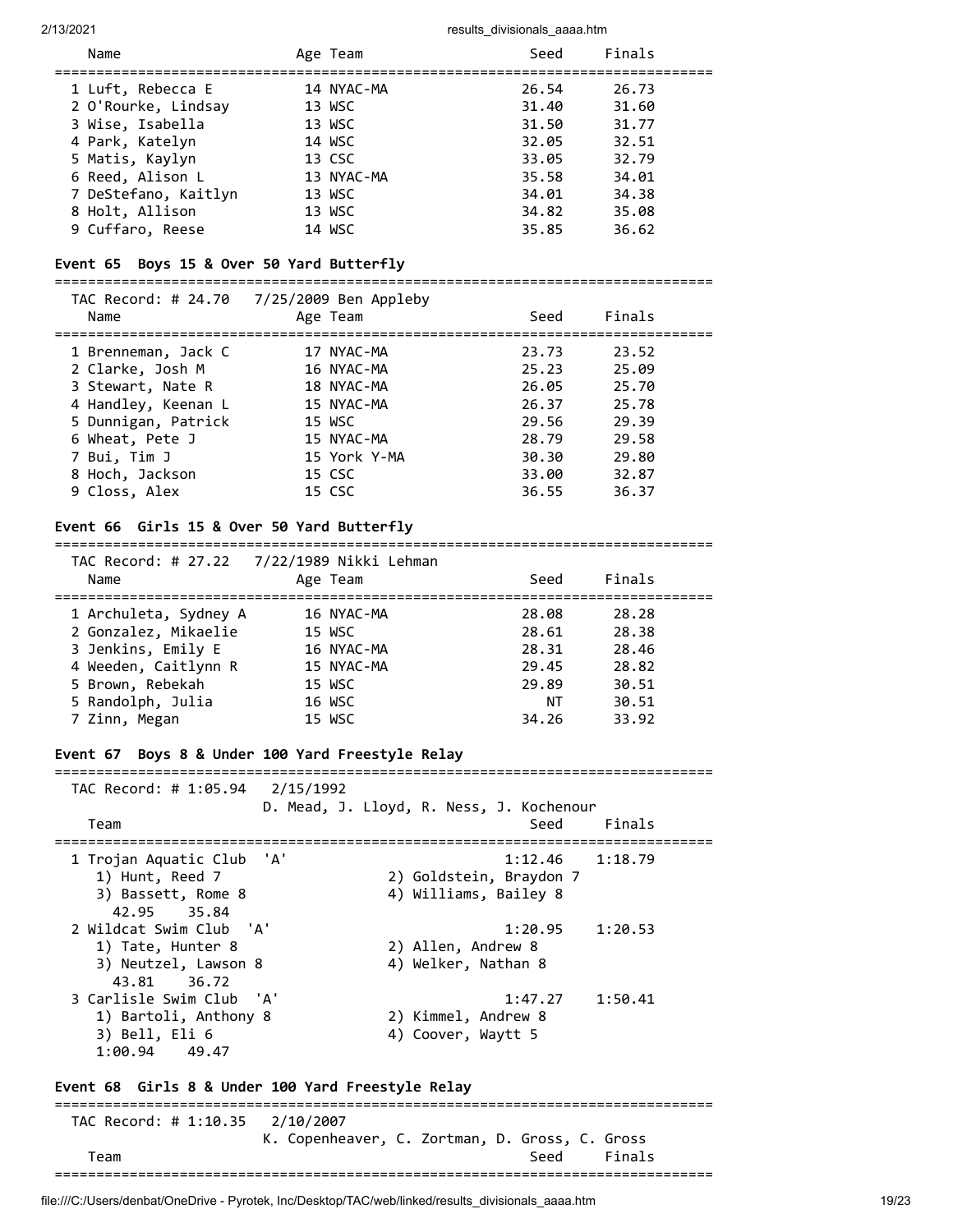| 1 Trojan Aquatic Club 'A'                   | 1:12.87<br>1:15.09                             |
|---------------------------------------------|------------------------------------------------|
| 1) Neidigh, Brynn 7                         | 2) Abel, Lauren 7                              |
| 3) Quinn, Tearnie 8                         | 4) Gross, Kendall 8                            |
| 38.91 36.18                                 |                                                |
| 2 Carlisle Swim Club 'A'                    | $1:21.54$ $1:28.23$                            |
| 1) Clements, Calyn 7                        | 2) Coldren, Katelyn 8                          |
| 3) Paul, McKenna 6                          | 4) Lippert, Catherine 8                        |
| 53.08 35.15                                 |                                                |
| 3 Wildcat Swim Club 'A'                     | $1:58.67$ $2:04.19$                            |
| 1) McHenry, Amelia 6                        | 2) Caltagirone, Sophia 8                       |
| 3) Deitch, Rachel N 6                       | 4) Navarro, Isabella 6                         |
| $1:06.52$ 57.67                             |                                                |
| -- Northern York Aquatic Club-MA 'A'        | 1:17.78<br>DQ                                  |
| 1) So, Alicia G 7                           | 2) Anthony, Elizabeth J 8                      |
| 3) Weaver, Audrey H 8                       | 4) Fickett, Makenna J 8                        |
| 40.72 35.05                                 |                                                |
|                                             |                                                |
| Event 69 Boys 9-10 200 Yard Freestyle Relay |                                                |
| TAC Record: # 2:08.76 2/16/1991             |                                                |
|                                             | D. Rylee, J. Estlack, C. Brennan, R. Meerstein |
| Team                                        | Finals<br>Seed                                 |
|                                             |                                                |

| Team                          | Seed                     | Finals  |
|-------------------------------|--------------------------|---------|
| 1 Wildcat Swim Club 'A'       | $2:16.92$ $2:15.24$      |         |
| 1) Smolinski, Tomek 9         | 2) Granholm, Egan 10     |         |
| 3) Granholm, Quinn 10         | 4) McDermott, Will 10    |         |
| 34.78 36.06 33.74<br>30.66    |                          |         |
| 2 Trojan Aquatic Club 'A'     | $2:29.07$ $2:19.77$      |         |
| 1) Neidigh, Bryson 9          | 2) Royer, Josh 10        |         |
| 3) Rogers, Blake 9            | 4) Bassett, Dane 10      |         |
| 37.49 33.10 35.21<br>33.97    |                          |         |
| 3 Carlisle Swim Club 'A'      | 2:18.59                  | 2:23.51 |
| 1) Chenot, Nolan 10           | 2) Paul, Brayden 10      |         |
| 3) Doupe, Noah 9              | 4) Young, Dylan 9        |         |
| 33.76 46.46 29.58<br>33.71    |                          |         |
| 4 Trojan Aquatic Club 'B'     | $2:43.76$ $2:48.18$      |         |
| 1) Williams, Keagan 10        | 2) Ports, Jack 10        |         |
| 3) Heiland, Gavin 10          | 4) Culbertson, Trevor 10 |         |
| 43.19 42.56<br>41.16<br>41.27 |                          |         |

### **Event 70 Girls 9-10 200 Yard Freestyle Relay**

=============================================================================== TAC Record: # 2:07.41 7/25/2009 Trojan Aquatic Club M. Hunt, D. Gross, C. Zortman, C. Gross Team Seed Finals =============================================================================== 1 Wildcat Swim Club 'A' 2:13.06 2:11.83 1) Ohl, Sydney 9 2) Brockway, Langley 9 3) Woods, Jianna 9 4) Welker, Sydney 10 33.20 34.14 33.07 31.42 2 Carlisle Swim Club 'A' 2:14.07 2:14.02 1) Coover, Paige 10 2) Hoffman, Grace 10 3) MacNamara, Sienna 9 (4) Bell, Rachel 10 37.33 35.52 31.01 30.16 3 Trojan Aquatic Club 'A' 2:18.73 2:18.60 1) Hunt, Savannah 9 2) Bowen, Carly 9 3) Lonergan, Megan 9 (4) Guyer, Sophia 10 39.32 32.82 34.37 32.09 4 Wildcat Swim Club 'B' 2:46.18 2:47.48 1) McHenry, Sophia 9 2) Miller, Kristen 10 3) Miller, Hannah 10 4) Kramer, Myckenzie 10 43.51 38.18 41.14 44.65

#### **Event 71 Boys 11-12 200 Yard Freestyle Relay**

===============================================================================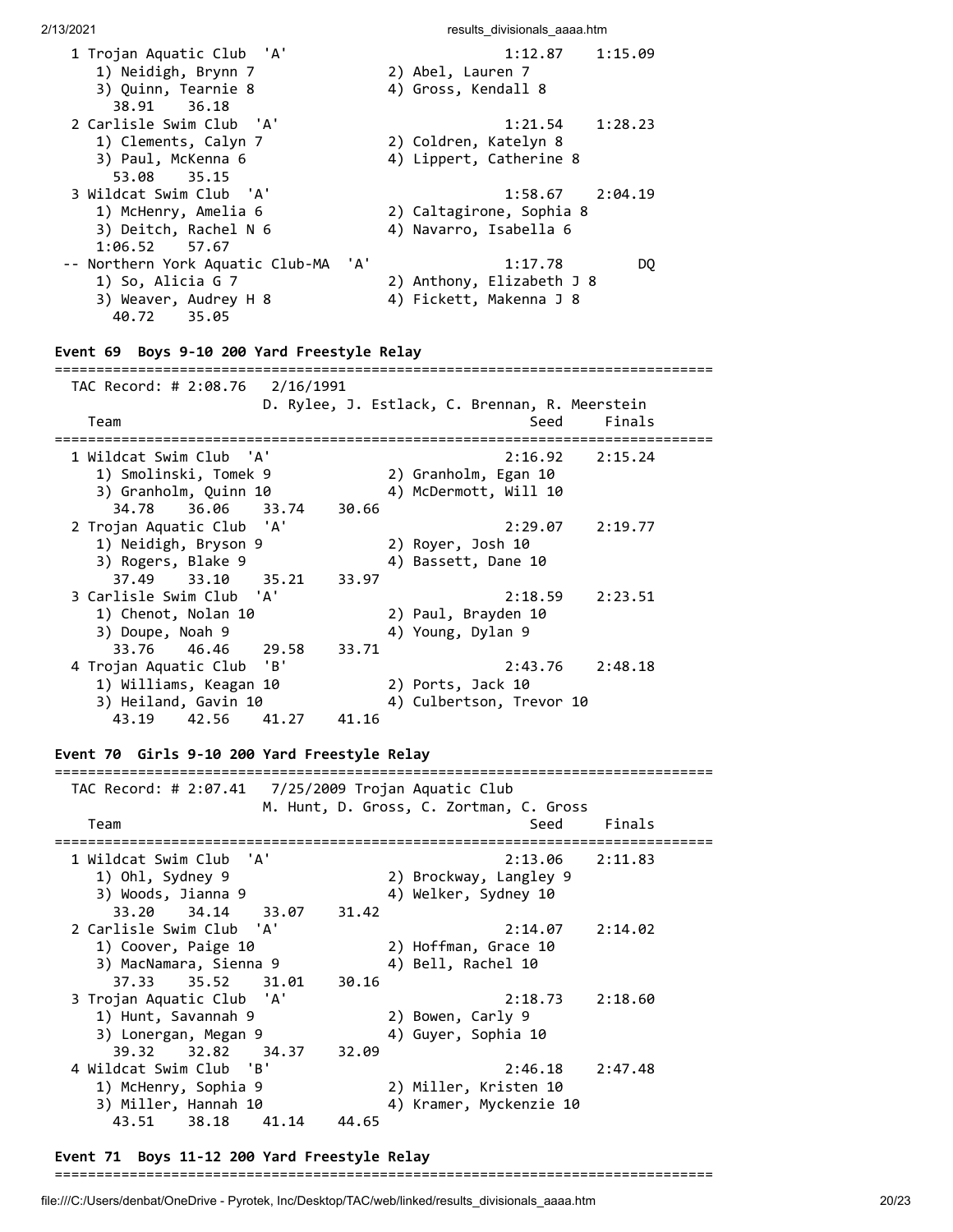TAC Record: # 1:50.12 3/21/1987

| Team                                            |       | G. Gipson, Z. Gipson, A. Guyer, A. Lutz       |                            |  |
|-------------------------------------------------|-------|-----------------------------------------------|----------------------------|--|
|                                                 |       | Seed<br>=========                             | Finals                     |  |
| 1 Carlisle Swim Club 'A'                        |       | 2:00.75                                       | 1:57.03                    |  |
| 1) Barnes, Kevin 12                             |       | 2) Shank, Layton 11                           |                            |  |
| 3) Hammer, Kevin 12                             |       | 4) Bell, Isaiah 12                            |                            |  |
| 28.84<br>32.07<br>28.49                         | 27.63 |                                               |                            |  |
| 2 Wildcat Swim Club 'A'                         |       | 2:02.28                                       | 1:58.32                    |  |
| 1) Golden, Adam 11                              |       | 2) Wise, William 12                           |                            |  |
| 3) Smolinski, Jasin 12                          |       | 4) Dunnigan, Joel 11                          |                            |  |
| 31.43<br>27.35<br>30.17                         | 29.37 |                                               |                            |  |
| 'A'<br>3 Trojan Aquatic Club                    |       | 2:03.91                                       | 2:01.25                    |  |
| 1) Peters, Matthew 11                           |       | 2) Rogers, Charles 11                         |                            |  |
| 3) Zortman, CJ 11                               |       | 4) Lonergan, Devon 12                         |                            |  |
| 29.70<br>31.22<br>30.96                         | 29.37 |                                               |                            |  |
| 'A'                                             |       |                                               |                            |  |
| 4 York YMCA Swimming-MA                         |       | 2:05.55                                       | 2:06.98                    |  |
| 1) Kandala, Rohit 11                            |       | 2) Fissel, Orval M 12                         |                            |  |
| 3) Kandala, Aditya V 12                         |       | 4) Cox, Miles C 11                            |                            |  |
| 32.74<br>30.43<br>32.32                         | 31.49 |                                               |                            |  |
| 5 Carlisle Swim Club<br>'B'                     |       | 2:25.68                                       | 2:25.50                    |  |
| 1) Sharp, AJ 12                                 |       | 2) Heeb, Will 11                              |                            |  |
| 3) Madio, Benjamin 10                           |       | 4) Boswell, Jackson 12                        |                            |  |
| 38.02<br>35.59<br>40.69                         | 31.20 |                                               |                            |  |
|                                                 |       |                                               |                            |  |
| Event 72 Girls 11-12 200 Yard Freestyle Relay   |       |                                               |                            |  |
|                                                 |       |                                               |                            |  |
| TAC Record: # 1:54.75 $2/22/1997$               |       |                                               |                            |  |
|                                                 |       | C. Krebs, A. Cluck, Alyson Hammond, L. Billet |                            |  |
| Team                                            |       | Seed                                          | Finals                     |  |
| 'A'                                             |       |                                               | ========================== |  |
| 1 Carlisle Swim Club                            |       | 1:55.43                                       | 1:52.63                    |  |
| 1) Tate, Meg 11                                 |       | 2) Lebo, Meg 12                               |                            |  |
|                                                 |       |                                               |                            |  |
| 3) Young, Sierra 12                             |       | 4) Lippert, Grace 12                          |                            |  |
| 27.97<br>29.47<br>28.57                         | 26.62 |                                               |                            |  |
| 'A'<br>2 Wildcat Swim Club                      |       | 1:58.94                                       | 1:53.96                    |  |
| 1) Merrifield, Morgan 12                        |       | 2) Whiddon, Olivia 12                         |                            |  |
| 3) Jacobson, Kelsey 12                          |       | 4) Hoover, Sydney 12                          |                            |  |
| 27.26<br>29.48<br>29.99                         | 27.23 |                                               |                            |  |
| 3 York YMCA Swimming-MA 'A'                     |       | 2:02.91                                       | 2:04.61                    |  |
| 1) Landis, Carter B 12                          |       | 2) Laux, Claire G 12                          |                            |  |
|                                                 |       | 4) Stahl, Nyah E 11                           |                            |  |
| 3) Singh, Srishti 12<br>31.41<br>29.38<br>31.91 | 31.91 |                                               |                            |  |
|                                                 | 'A'   | 2:06.11                                       | 2:06.82                    |  |
| 4 Northern York Aquatic Club-MA                 |       |                                               |                            |  |
| 1) Landis, Ellie M 11                           |       | 2) Eby, Lauren E 11                           |                            |  |
| 3) Yoon, Dahna 11                               |       | 4) Boyce, Katelyn M 12                        |                            |  |
| 31.02<br>32.14<br>37.32                         | 26.34 |                                               |                            |  |
| 5 Wildcat Swim Club<br>'B'                      |       | 2:06.19                                       | 2:08.66                    |  |
| 1) Granholm, Kelley 12                          |       | 2) Sharp, Hailey 12                           |                            |  |
| 3) Marston, Araby 11                            |       | 4) McDermott, Maddie 11                       |                            |  |
| 31.09<br>35.97<br>30.96                         | 30.64 |                                               |                            |  |
|                                                 |       |                                               |                            |  |
| Event 73 Boys 13-14 200 Yard Freestyle Relay    |       |                                               |                            |  |
|                                                 |       |                                               |                            |  |
| TAC Record: # 1:37.22 12/10/1988                |       |                                               |                            |  |
|                                                 |       | A. Guyer, Z. Gipson, G. Gipson, A. Lutz       |                            |  |
| Team                                            |       | Seed                                          | Finals                     |  |
|                                                 |       |                                               |                            |  |
| 1 Wildcat Swim Club 'A'                         |       | 1:42.37                                       | 1:41.24                    |  |
| 1) Brockway, Logan 13                           |       | 2) Wertz, Grant 13                            |                            |  |
| 3) Jacobson, Patrick 14                         |       | 4) Stoner, Jake 14                            |                            |  |
| 24.46<br>25.51<br>26.06                         | 25.21 |                                               |                            |  |
| 2 Trojan Aquatic Club 'A'                       |       | 1:51.92                                       | 1:50.37                    |  |
| 1) Alwine-Frank, Raven 13                       |       | 2) Kowalewski, Carter 13                      |                            |  |
| 3) Golden, Trent 14                             |       | 4) Patterson, Alex 13                         |                            |  |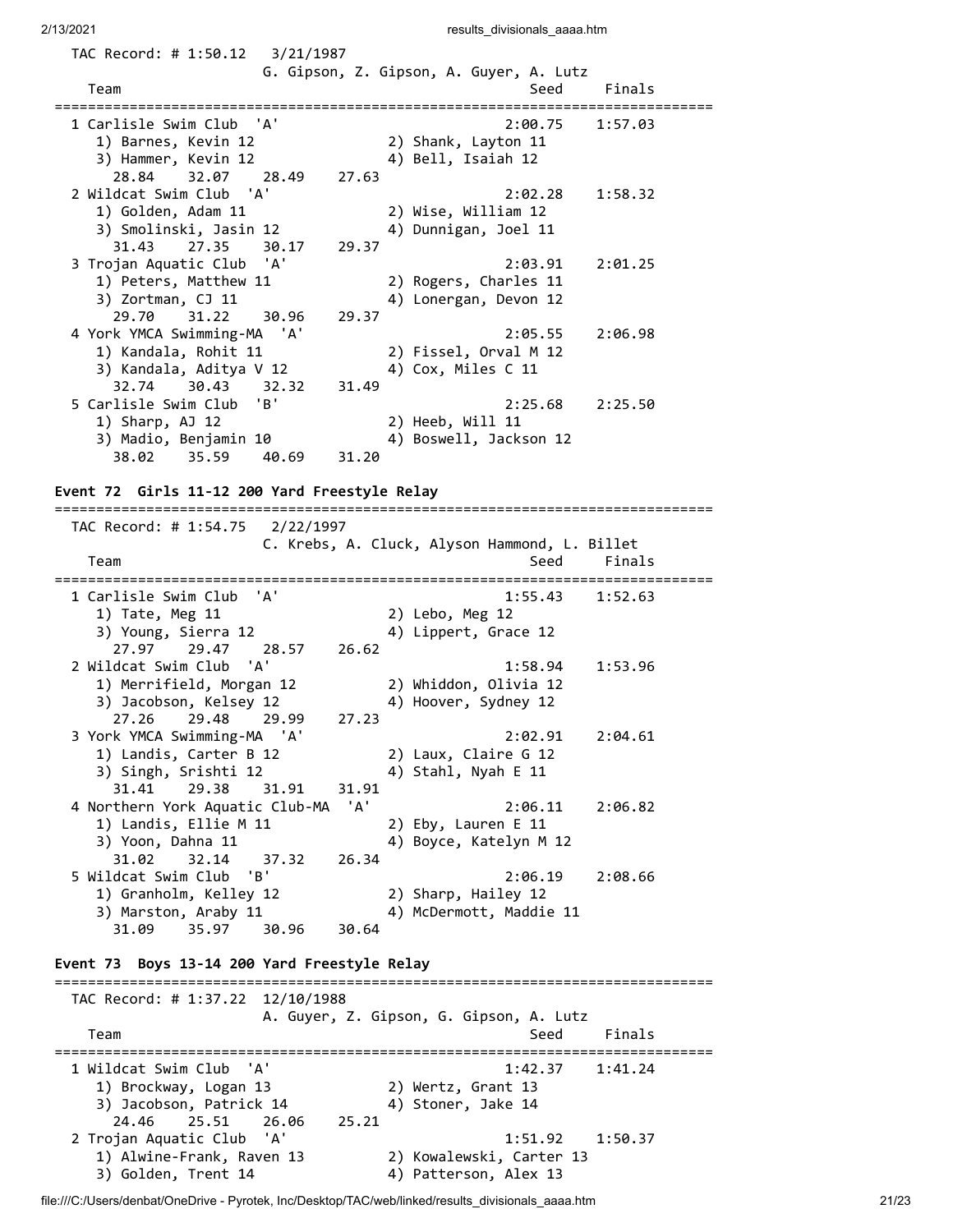| 28.02<br>26.53<br>27.90<br>'B'<br>3 Trojan Aquatic Club<br>1) Bassett, Tate 13<br>3) Mummert, Wesley 14<br>30.98<br>42.60<br>33.73 | 27.92<br>2:19.19<br>2:15.29<br>2) Coleman, Kaden 13<br>4) Orndorff, Seth 14<br>27.98 |
|------------------------------------------------------------------------------------------------------------------------------------|--------------------------------------------------------------------------------------|
| Event 74 Girls 13-14 200 Yard Freestyle Relay<br>;===================================                                              |                                                                                      |
| TAC Record: # 1:48.02<br>7/26/1995<br>Team<br>---------------------                                                                | M. Hamberger, W. Shaffer, W. Peach, J. Lloyd<br>Seed<br>Finals<br>:========          |
| 1 Wildcat Swim Club<br>'A'<br>1) McDermott, Abigail 13<br>3) O'Rourke, Lindsay 13<br>28.77<br>28.14<br>28.67                       | 1:52.71<br>1:53.08<br>2) Pechinski, Ashley 14<br>4) Woods, Jena 14<br>27.50          |
| 'A'<br>2 Carlisle Swim Club<br>1) Erfle, Kate 14<br>3) Tate, Ellie 13<br>30.01<br>28.77<br>29.40                                   | 1:53.18<br>1:54.40<br>2) Young, Maddison 13<br>4) Young, Elizabeth 14<br>26.22       |
| 3 Wildcat Swim Club<br>'B'<br>1) Urbaniak, Emily 14<br>3) Sharp, Taylor 14<br>29.71<br>29.17<br>29.14                              | 1:58.01<br>1:56.98<br>2) Wise, Isabella 13<br>4) Park, Katelyn 14<br>28.96           |
| 4 Carlisle Swim Club 'B'<br>1) Gobin, Rachel 12<br>3) Murphy-Zug, Gretchen 14<br>32.87<br>34.31<br>32.62                           | NT<br>2:10.90<br>2) Matis, Kaylyn 13<br>4) MacNamara, Delaney 11<br>31.10            |
| Event 75 Boys 15 & Over 200 Yard Freestyle Relay                                                                                   |                                                                                      |
| TAC Record: # 1:32.11 7/23/1997<br>Team                                                                                            | J. Estlack, D. Kochenour, M. Shorb, J. Starner<br>Seed<br>Finals                     |
| 1 Northern York Aquatic Club-MA<br>1) Haley, Ben M 17<br>3) Handley, Keenan L 15<br>23.23<br>22.45<br>23.37                        | 'A'<br>1:33.33<br>1:31.16<br>2) Johnston, Ben M 16<br>4) Clarke, Josh M 16<br>22.11  |
| ' A '<br>2 Wildcat Swim Club<br>1) Stauffer, Corey 17<br>3) Brockway, Noah 16<br>22.99<br>22.66<br>22.74                           | 1:33.33<br>1:31.18<br>2) Tate, Mason 17<br>4) Boyer, DJ J 16<br>22.79                |
| 3 Carlisle Swim Club 'A'<br>1) Hoch, Jackson 15<br>3) Smith, Caleb 16<br>27.63<br>32.37<br>27.64                                   | 1:56.55<br>1:55.02<br>2) Closs, Alex 15<br>4) Madio, Daniel 15<br>27.38              |
| Event 76 Girls 15 & Over 200 Yard Freestyle Relay                                                                                  |                                                                                      |
| TAC Record: # 1:44.77 7/23/1997<br>Team                                                                                            | E. Beck, J. Lloyd, W. Peach, K. Swift<br>Seed<br>Finals                              |
| 1 Wildcat Swim Club 'A'<br>1) Wise, Erica 15<br>3) Gonzalez, Mikaelie 15<br>26.20<br>25.99<br>26.59                                | 1:46.59<br>1:45.86<br>2) Thornley, Justina 15<br>4) Marston, Ella 15<br>27.08        |
| 2 York YMCA Swimming-MA 'A'<br>1) Damon, Savannah L 16<br>3) Washington-Myers, Amira J 15<br>27.96 26.18<br>26.73                  | 1:57.09<br>1:48.11<br>2) Stoner, Maddi R 13<br>4) Mauro, Taylour A 18<br>27.24       |
| 3 Northern York Aquatic Club-MA<br>1) Vaughn, Haley R 17<br>3) Furlong, Heather L 15                                               | 'A'<br>1:48.11<br>1:48.23<br>2) Mowrey, Kate M 15<br>4) Weeden, Caitlynn R 15        |

file:///C:/Users/denbat/OneDrive - Pyrotek, Inc/Desktop/TAC/web/linked/results\_divisionals\_aaaa.htm 22/23